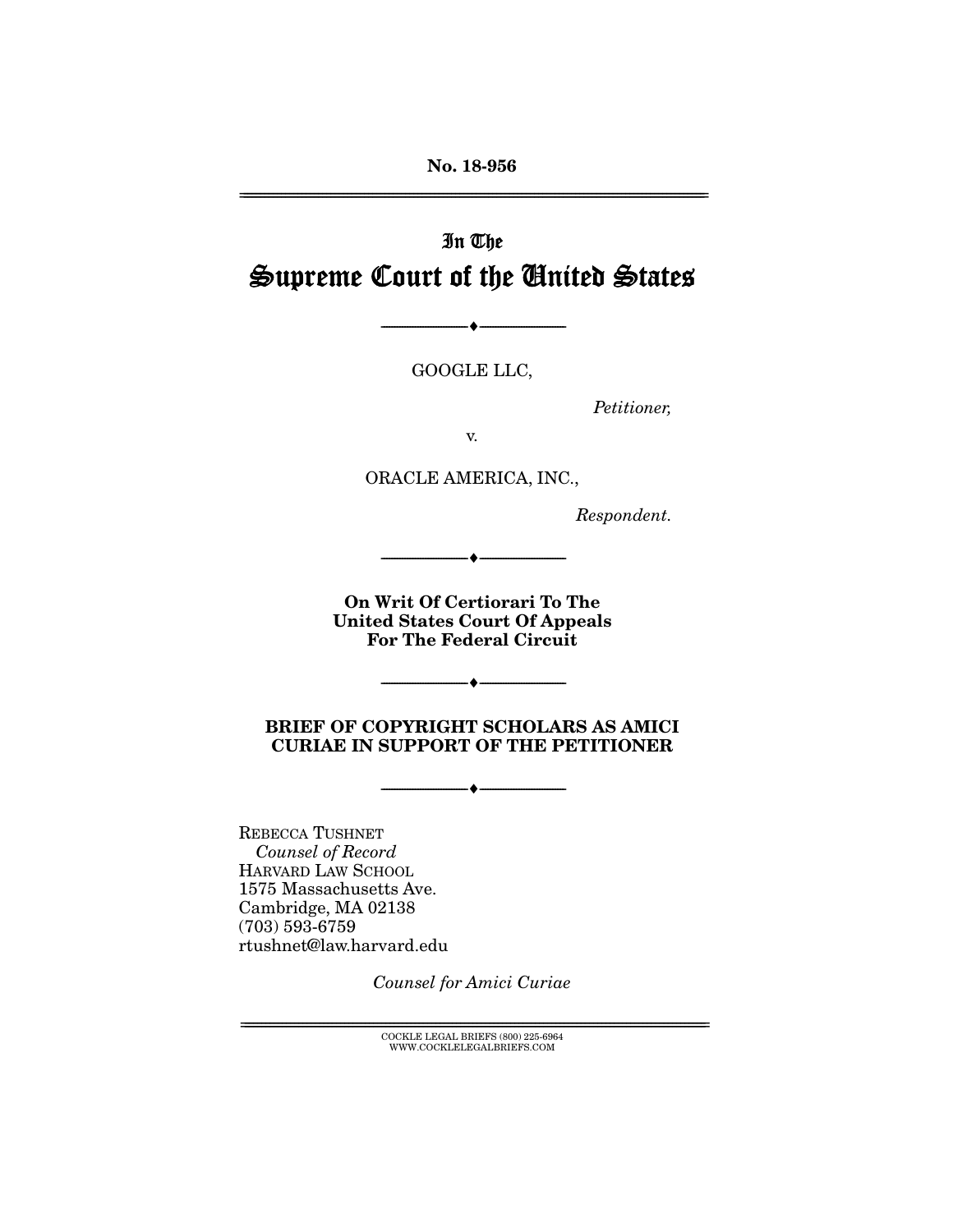# TABLE OF CONTENTS

| Page |
|------|
|      |
|      |
|      |
|      |
|      |
|      |

### APPENDIX

|  |  | APPENDIX A: List of Amici Curiae App. 1 |  |
|--|--|-----------------------------------------|--|
|--|--|-----------------------------------------|--|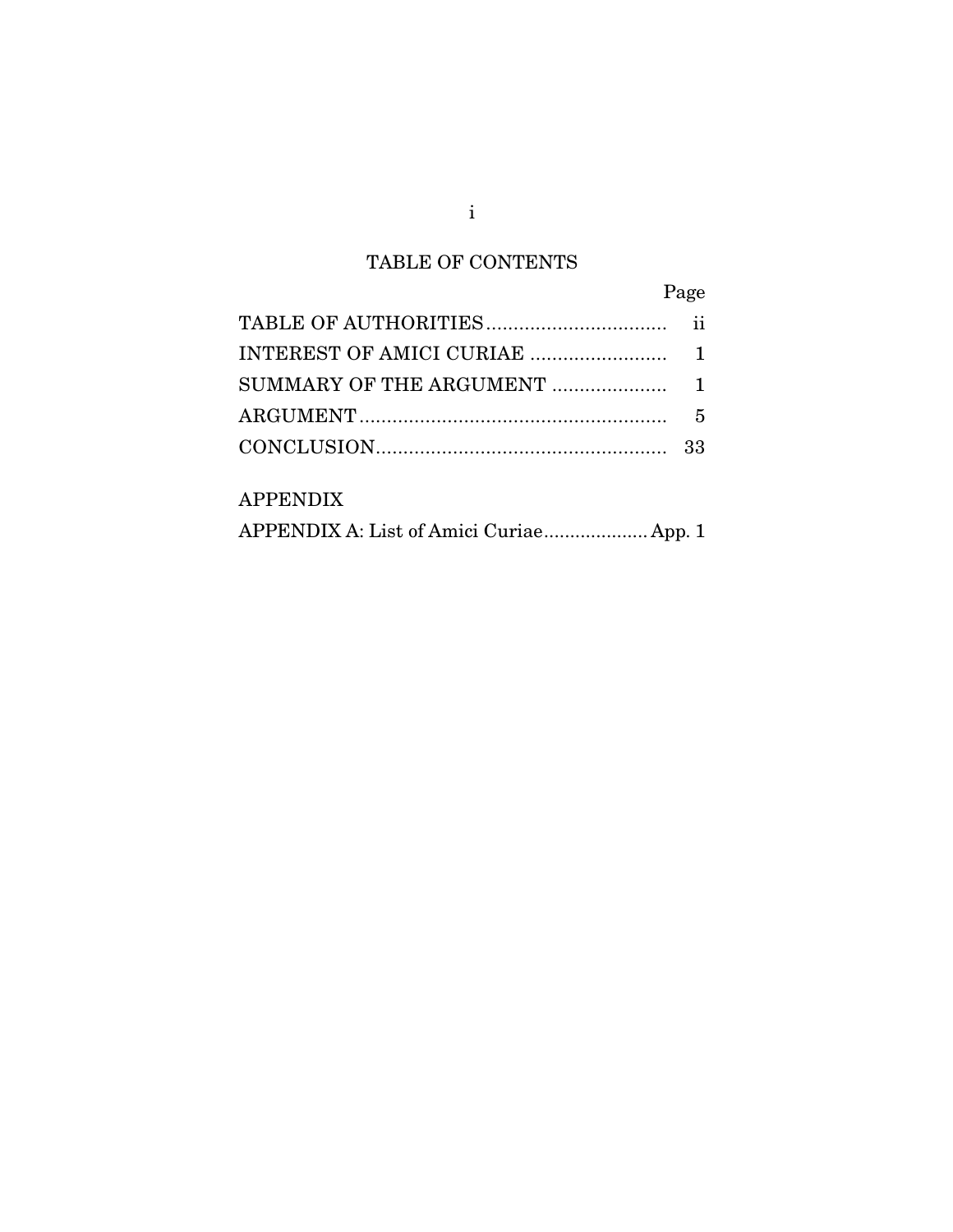# TABLE OF AUTHORITIES

# **CASES**

| A&M Records, Inc. v. Napster, Inc., 239 F.3d 1004                                            |
|----------------------------------------------------------------------------------------------|
| Alcatel USA, Inc. v. DGI Technologies, Inc., 166                                             |
| Authors Guild v. Google, Inc., 804 F.3d 202 (2d                                              |
| Authors Guild, Inc. v. HathiTrust, 755 F.3d 87<br>32                                         |
| Bateman v. Mnemonics, Inc., 79 F.3d 1532 (11th                                               |
| Bouchat v. Baltimore Ravens Ltd. Partnership,                                                |
| Cambridge Univ. Press v. Patton, 769 F.3d 1232                                               |
| Campbell v. Acuff-Rose Music, Inc., 510 U.S. 569                                             |
| Castle Rock Entertainment Inc. v. Carol Publish-<br>ing Group, 150 F.3d 132 (2d Cir. 1998)30 |
| Compaq Computer Corp. v. Procom Tech., Inc.,                                                 |
| Computer Associates International, Inc. v. Altai,                                            |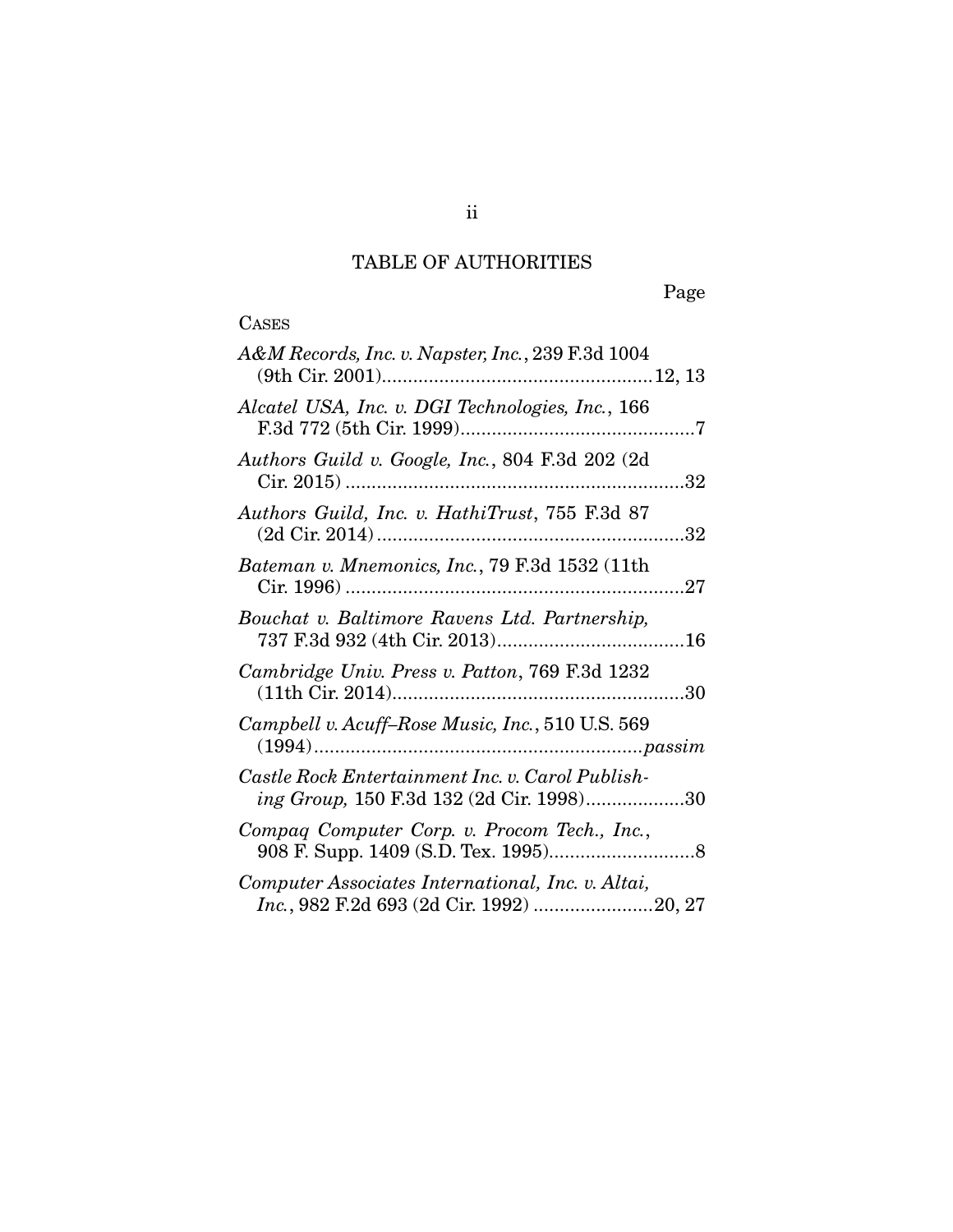# TABLE OF AUTHORITIES—Continued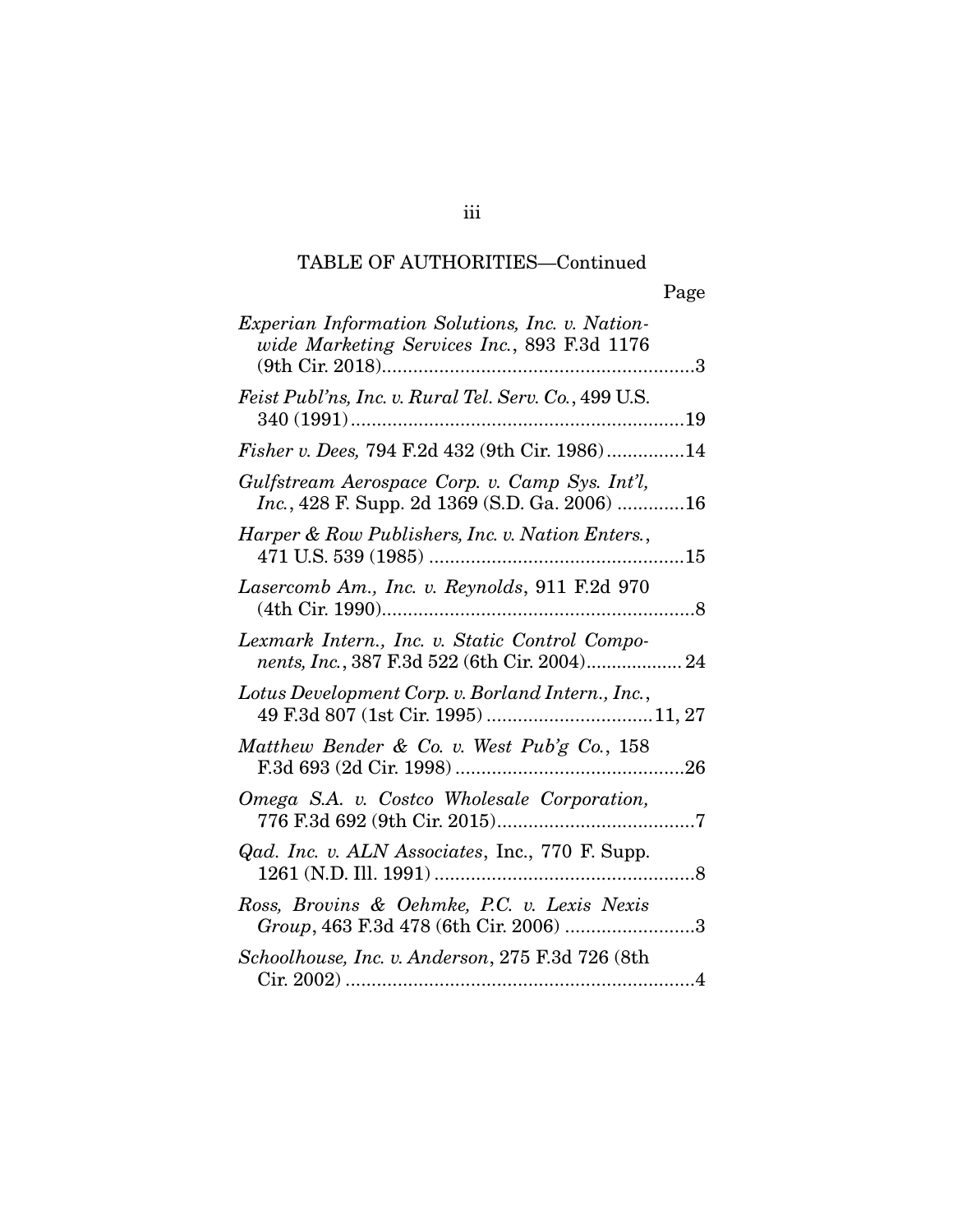# TABLE OF AUTHORITIES—Continued

| Sega Enters. Ltd. v. Accolade, Inc., 977 F.2d 1510                                                                                      |
|-----------------------------------------------------------------------------------------------------------------------------------------|
| Sony Computer Entm't Inc. v. Connectix Corp.,                                                                                           |
| <b>STATUTES</b>                                                                                                                         |
|                                                                                                                                         |
|                                                                                                                                         |
| <b>OTHER AUTHORITIES</b>                                                                                                                |
| American Committee for Interoperable Systems                                                                                            |
| Mark Bartholomew & John Tehranian, An In-<br>tersystemic View of Intellectual Property and<br>Free Speech, 81 George Washington Law Re- |
| Julie E. Cohen et al., Copyright in a Global In-                                                                                        |
| Ian F. Darwin, Java Cookbook: Solutions and<br>Examples for Java Developers (3d ed. 2014) 27                                            |
| Jay Dratler, Jr., Distilling the Witches' Brew of<br>Fair Use in Copyright Law, 43 U. Miami L.                                          |
| Simon J. Frankel & Matt Kellogg, Bad Faith and<br>Fair Use, 60 J. Copyright Soc'y U.S. 1 (2012)15                                       |

iv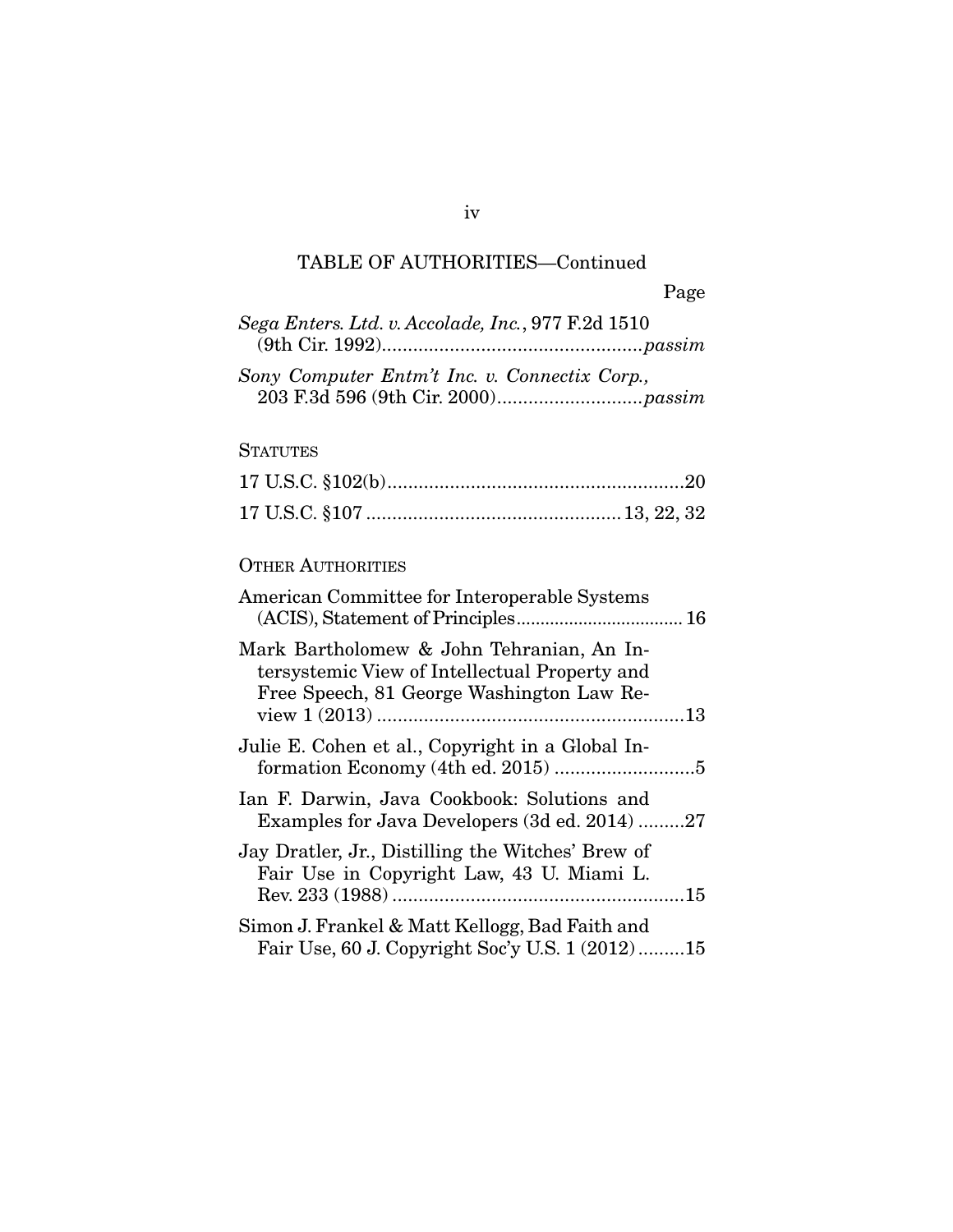# TABLE OF AUTHORITIES—Continued

| Wendy J. Gordon, How Oracle Erred: The "Use/<br>Explanation Distinction" and the Future of<br>Computer Copyright, in Copyright in an Age<br>of Limitations and Exceptions 319 (Ruth |
|-------------------------------------------------------------------------------------------------------------------------------------------------------------------------------------|
| Justin Hughes, Size Matters (Or Should) in Copy-<br>right Law, 74 Fordham L. Rev. 575 (2005) 22                                                                                     |
| Margot E. Kaminski & Guy A. Rub, Copyright's<br>Framing Problem, 64 UCLA L. Rev. 1102                                                                                               |
| Hon. Pierre N. Leval, Toward a Fair Use Stand-                                                                                                                                      |
| Melville B. Nimmer & David Nimmer, Nimmer                                                                                                                                           |
| Matthew Sag, Predicting Fair Use, 73 Ohio St.                                                                                                                                       |
| Pamela Samuelson, The Quest for a Sound Con-<br>ception of Copyright's Derivative Work Right,                                                                                       |
| Alfred Z. Spector, Software, Interface, and Im-<br>plementation, 30 Jurimetrics J. 79 (1989) 27                                                                                     |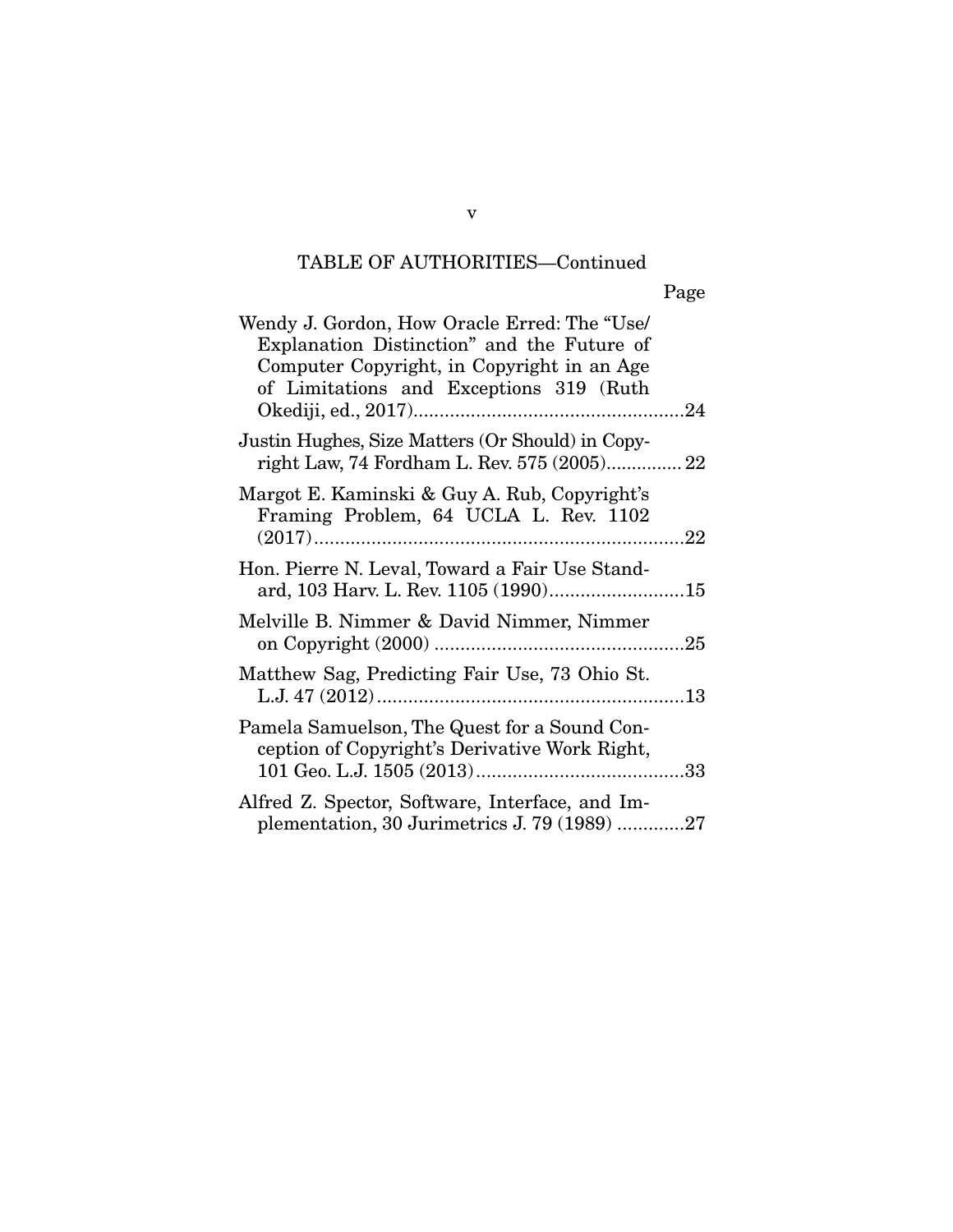#### INTEREST OF AMICI CURIAE<sup>1</sup>

 This brief is filed on behalf of the undersigned professors identified in Appendix A.2 Amici are scholars whose research and teaching focus is copyright law. Amici have no direct interest in the outcome of this litigation. Amici are concerned that the Court of Appeals for the Federal Circuit's decision below misapprehends the fair use doctrine, and express no opinion on the first question on which this Court granted certiorari: whether the declarations that Google used in the Android platform are protectable elements of the Java Platform Special Edition (Java SE), the work of authorship whose copyright Oracle alleged was infringed.

#### SUMMARY OF THE ARGUMENT

--------------------------------- ---------------------------------

 The fair use doctrine requires courts "to avoid rigid application of the copyright statute when, on occasion, it would stifle the very creativity which that law is designed to foster." *Campbell v. Acuff–Rose Music, Inc.*, 510 U.S. 569, 577 (1994). The Federal Circuit's rejection of a jury finding of fair use instead embraced a rigid approach that, as a matter of law, would bar any

<sup>1</sup> Pursuant to Rule 37.6, Amici affirm that no counsel for a party authored this brief in whole or in part and that no person other than Amici and their counsel made a monetary contribution to its preparation or submission. Petitioner's consent to the filing of amicus briefs is filed with the Clerk and Respondent has consented to the filing.

<sup>&</sup>lt;sup>2</sup> Amici's institutional affiliations are provided only for purposes of identification.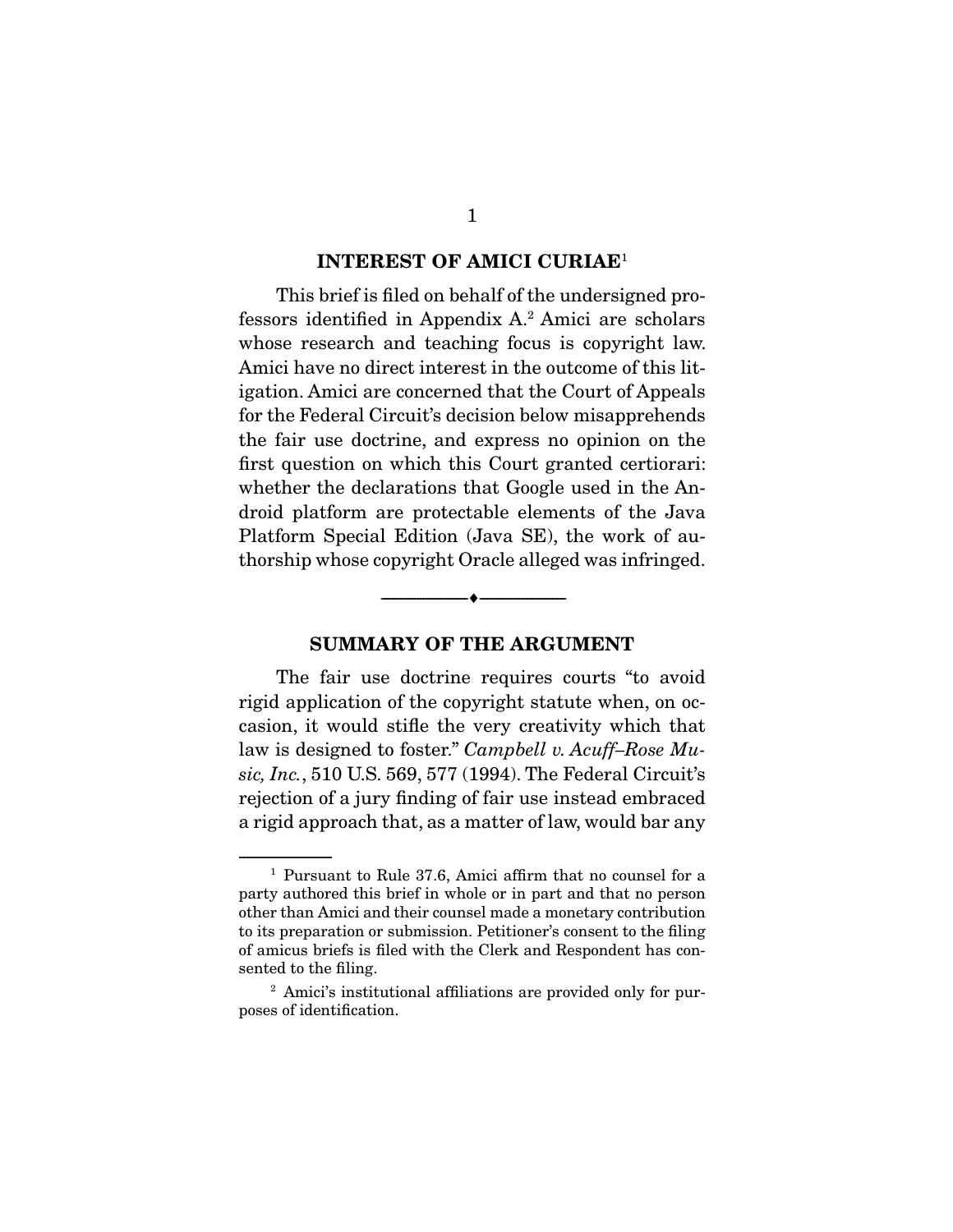copying of code into a new program, even for a different platform, as non-transformative and unfair. To justify its ruling, the Federal Circuit abandoned a consensus in the lower courts about the broad scope of fair use when dealing with highly functional software elements. It made key mistakes about the fair use factors and their balancing, including inflating the relevance of commerciality, applying an erroneous "no more than necessary" standard for copying, dismissing as insignificant the highly functional nature of computer programs, and conflating the market for Java SE as a whole with the market for individual declarations. Absent these legal errors, it is clear that the jury was at least reasonable in making factual findings that supported a finding of fair use.

 The extent to which a new work has a new meaning, message, or purpose—transformativeness—is often and rightly prioritized in the fair use analysis. *Campbell*, 510 U.S. at 579. But what constitutes transformativeness is often contentious. Here, the new purpose of Google's new code implementing the declarations was the creation of a new computing environment in which Java programmers could readily create programs on multiple platforms, which required the use of limited portions of highly functional declarations. This type of purpose has been recognized as transformative because of its role in furthering competition and innovation. A computer interface supports the creation of other creative works, and in such situations, it is important to avoid locking in third parties to specific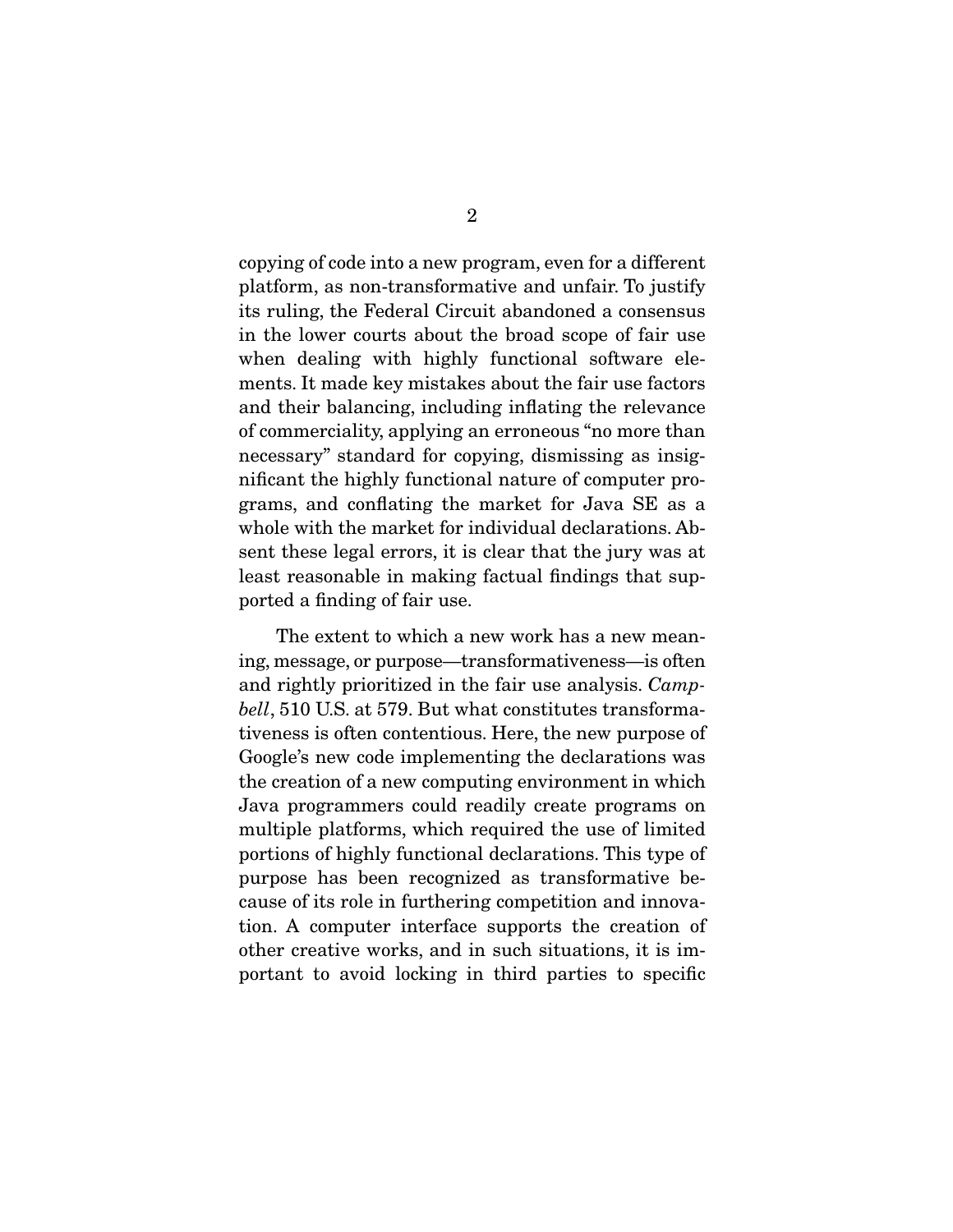#### platforms. *See*, *e.g.*, *Sega Enters. Ltd. v. Accolade, Inc.*, 977 F.2d 1510, 1524–27 (9th Cir. 1992).

 Factors two and three of the fair use test help define the boundaries of this type of fair use. In cases such as the one at bar, the highly functional nature of the copied declarations and the limited amount of the overall Java SE work used, consistent with industry practices, are vital considerations supporting the conclusion that Google's use was a transformative use that served copyright's basic goal of encouraging creation of new works. By discounting to the point of irrelevance the thinness of protection for highly functional aspects of computer interfaces (factor two) and of the industry practice of treating the amount Google reimplemented as reasonable (factor three), the Federal Circuit distorted its analysis of the other fair use factors, threatening the coherence of fair use doctrine and the ultimate progress of creativity.

 Indeed, because the copyright is thin and Google copied only a very limited amount, the copying arguably failed to meet the substantial similarity standard. *See*, *e.g.*, *Experian Information Solutions, Inc. v. Nationwide Marketing Services Inc.*, 893 F.3d 1176, 1186 (9th Cir. 2018) (in dealing with thin copyrights, "infringement cannot be based on a showing that only a part of the work has been copied"); *Ross, Brovins & Oehmke, P.C. v. Lexis Nexis Group,* 463 F.3d 478, 482–84 (6th Cir. 2006) (the defendant selected a set of legal forms, 61% of which were forms included in the plaintiff 's compilation; for purposes of infringing similarity, that was not particularly high given the thinness of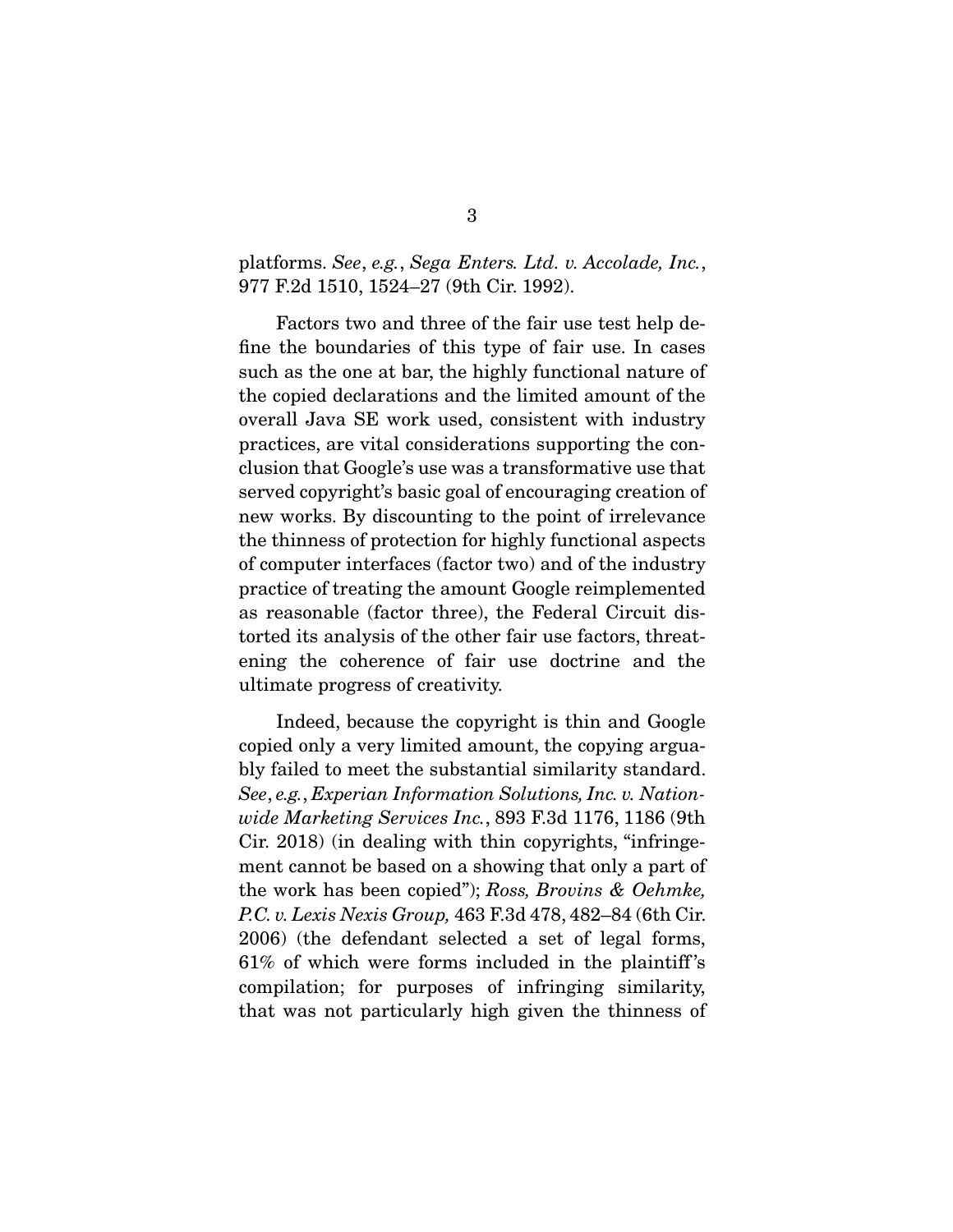plaintiff 's copyright); *Schoolhouse, Inc. v. Anderson*, 275 F.3d 726, 729–30 (8th Cir. 2002) (74% overlap where copyright was thin was insufficient). In the frame of fair use as well, the Court should not lose sight of the overriding importance of confining the scope of rights in highly functional works so as not to harm the overall creative ecosystem.

 By downplaying the relevance of the nature of the work and the amount taken, the Federal Circuit fell into the well-known trap of circularity: reasoning that, because Oracle could have charged a license fee for this type of use if fair use were unavailable, Oracle suffered cognizable market harm. Because such claims can be made for any fair use, which by definition is not paid for, this reasoning cannot distinguish fair and unfair uses. But factors two and three can help identify when crediting such claimed market harm would be inconsistent with copyright's overall balance between past and future creators. Thus, given the limited copying of functional elements here, factors one and four also support fair use, because Google's purpose was generative of additional creativity by third parties and because Oracle's claimed market harm goes beyond the legitimate scope of its thin copyright in highly functional declarations.

 A thin copyright for software, including Java SE, provides software copyright owners with meaningful protection against copying of significant amounts of expression, but meaningful protection does not require the expansive rights that the Federal Circuit granted. Providing a broad scope to highly functional elements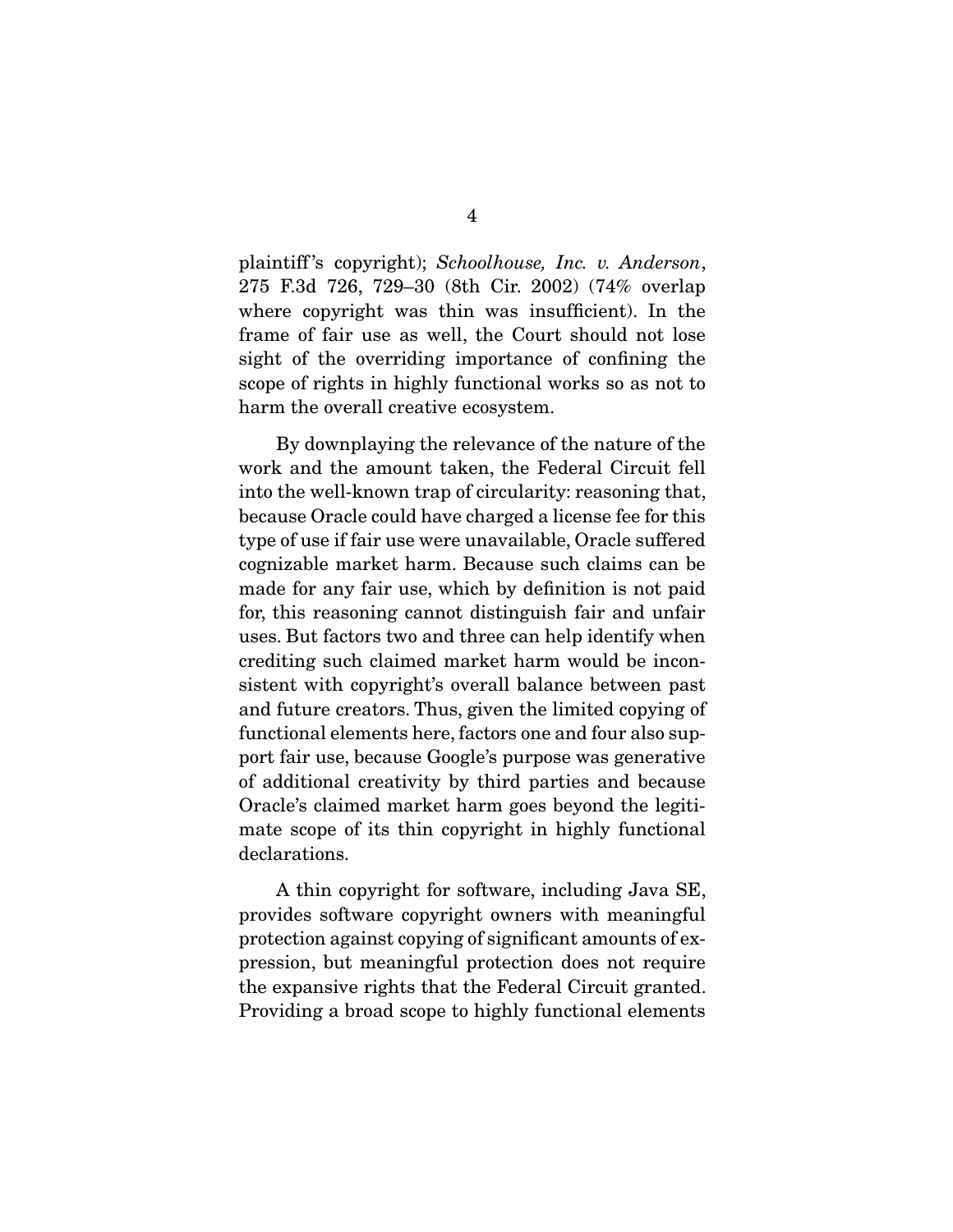of software is unnecessary and dangerous to competition and innovation. Factors two and three enable fair use to implement this distinction between types of works. The Federal Circuit erred in not recognizing this interaction between the fair use factors and instead adopting a rigid rule that would preclude fair use in computer programs.

#### ARGUMENT

--------------------------------- ---------------------------------

 Oracle's successful effort before the Federal Circuit to cast the case as a matter of inherently wrongful copying by a competitor diverts attention away from the underlying economic principles of copyright. These principles aim to provide a reasonable degree of protection for copyrightable expression, while leaving room for others to build upon preexisting works and to develop new communication technologies.

### Factor One: The Jury Could Reasonably Have Concluded that Google's Creation of a New Platform Favored Fair Use.

 Factor one, the purpose of the accused use, considers different elements, including transformativeness and commerciality. This case involves the type of fair use that one prominent casebook labels "technical interchange," or enabling the creation of programming options in software—a specific kind of creativity-promoting transformativeness. *See* Julie E. Cohen et al., Copyright in a Global Information Economy 602 (4th ed. 2015).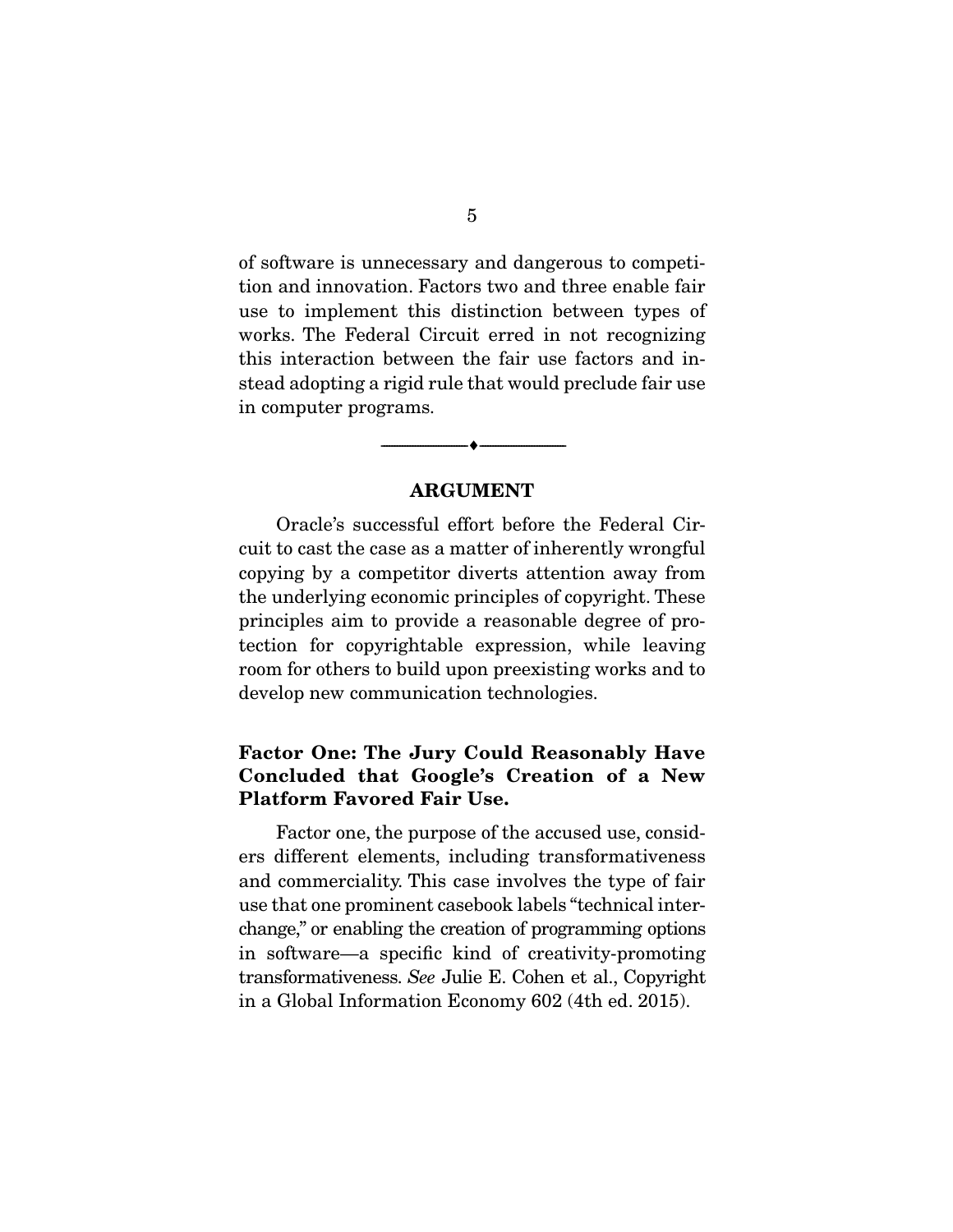Reuse of portions of an API for a functional purpose can be a transformative use of a work (here, Java SE) where it enables the creation of new creative works and enhances the overall creative ecosystem. Copying interfaces to enable programmers to more easily make programs for multiple platforms is a transformative purpose because it makes the system function better for people creating new things. Forcing needless variation in this context does not enhance creativity; it balkanizes groups of creators and wastes effort. By contrast, the jury reasonably could have found that better cross-platform compatibility allows programmers to transport their own code to different implementations; the declarations form building blocks through which larger structures can be created. The Federal Circuit thus failed to appreciate the relevance of factors two and three—the highly functional nature of the limited number of copied declarations—to a proper analysis of transformativeness.

#### a. Promoting Compatibility is Transformative Because It Promotes Creativity and Innovation in the Larger Software System.

#### 1. The Federal Circuit created a rigid rule that would preclude fair use in code.

 The Federal Circuit reasoned that factor one weighed against Google because the intrinsic purpose of the parties' declarations was the same. Pet. App. 31a-33a. This "intrinsic purpose" reasoning creates a per se rule against copying any interface elements or code in a computer program. It fails to weigh the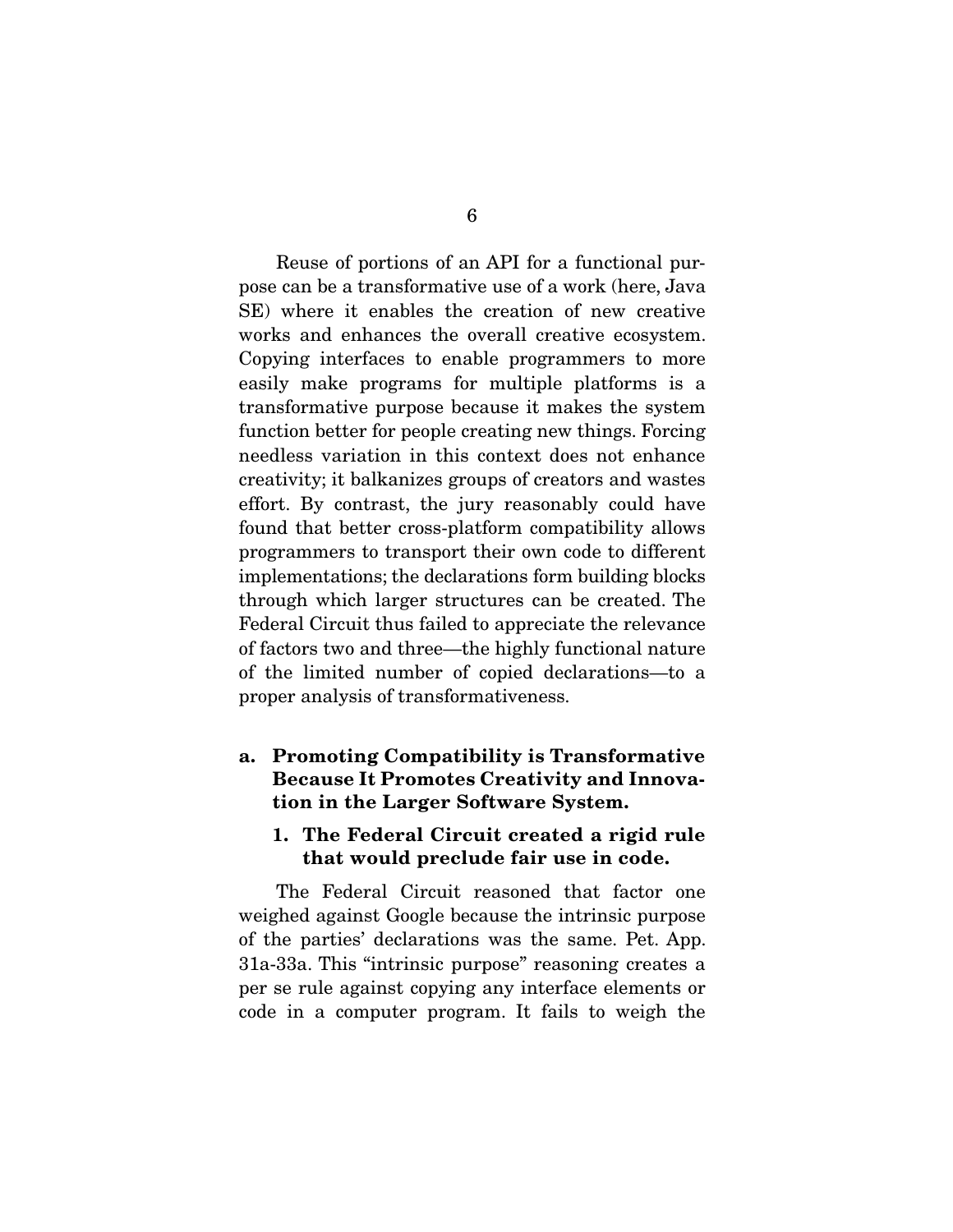benefits of standardization for third parties, and fails to appreciate the interaction of factors two and three with transformativeness. The Federal Circuit's simplistic rationale suggests that a law review article that quoted another law review article for support would infringe the earlier article, because they both had the same "intrinsic purpose." Without assessing the role of the copied material in the parties' works, this conclusion is erroneous.

### 2. Android promoted compatibility for the Java community, a value distinct from "interoperability."

 The Federal Circuit accepted Oracle's argument that Google's use was not transformative because it didn't achieve complete "interoperability." That is, any given Java program could not automatically run on both mobile and desktop without any changes. Pet. App. 46a & n.11. But using exact interchangeability to define the only legitimate purpose for copying declarations or code precludes anyone from using limited portions of functional libraries without Oracle's permission—they must license the whole or take nothing. Oracle's position would allow it to leverage its rights over copyrightable aspects of Java SE to forbid legitimate uses of the uncopyrightable aspects. Cf. *Omega S.A. v. Costco Wholesale Corporation*, 776 F.3d 692, 693– 94 (9th Cir. 2015) (using copyright in small image to control uncopyrightable watches was misuse of copyright); *Alcatel USA, Inc. v. DGI Technologies, Inc.*, 166 F.3d 772, 793–94 (5th Cir. 1999) (using copyright to control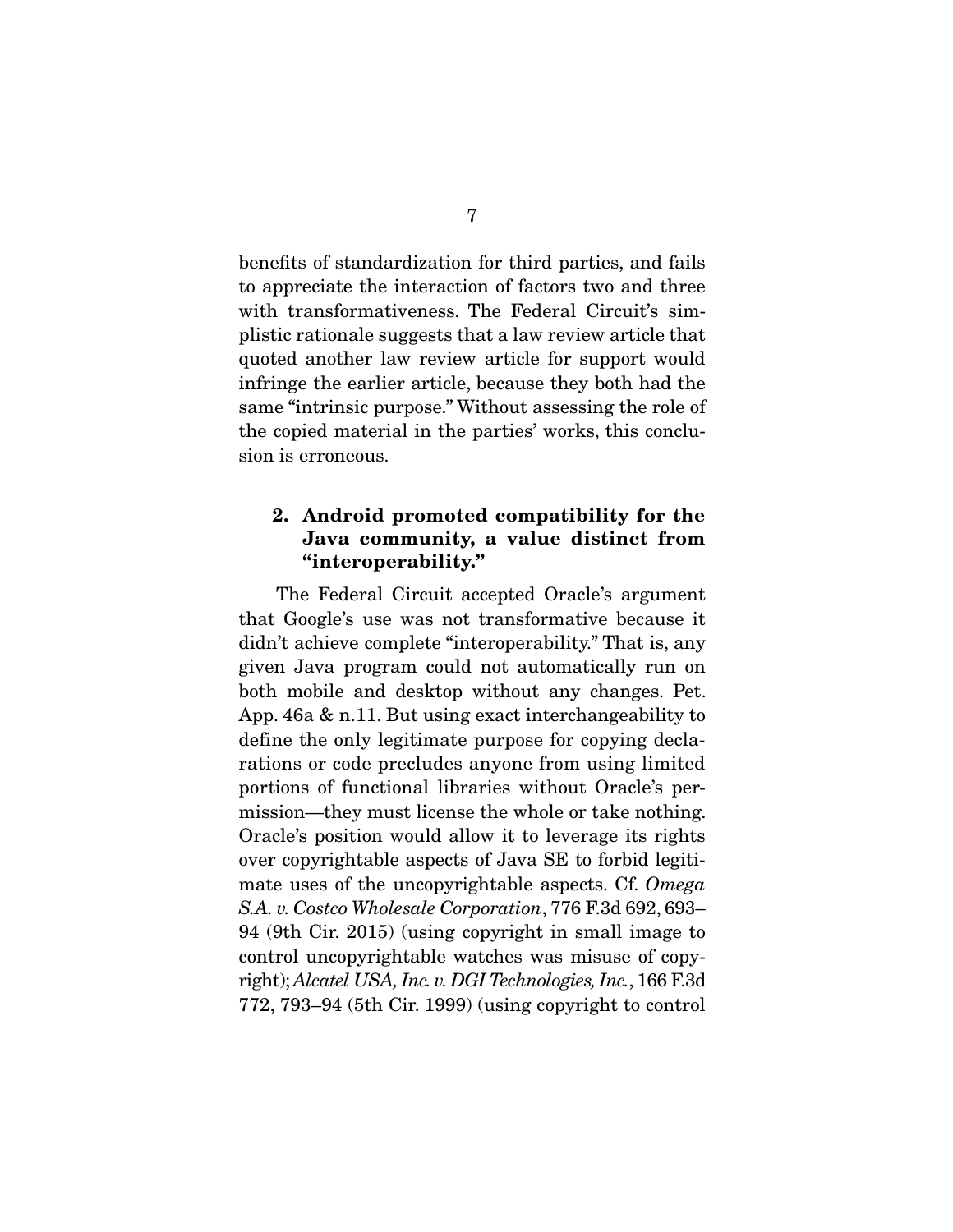uncopyrightable microprocessors was misuse); *Lasercomb Am., Inc. v. Reynolds*, 911 F.2d 970, 978 (4th Cir. 1990) (leveraging copyright to "suppress any attempt by the licensee to independently implement the idea which [software] expresses" was misuse); *Qad. Inc. v. ALN Associates, Inc.*, 770 F. Supp. 1261, 1269–70 (N.D. Ill. 1991) (using copyright to control functional and unowned elements of software was misuse).

 As other courts have recognized, transformative compatibility does not require identicality of programs. The details of the technology and the practices of users weigh heavily in determining whether the use of aspects of an interface supports new creativity. *Sony Computer Entm't Inc. v. Connectix Corp.*, 203 F.3d 596, 607, 609 (9th Cir. 2000) (finding that the goal of compatibility favored fair use; noting that the new console did not play games as well as the original);<sup>3</sup> cf. *Compaq Computer Corp. v. Procom Tech., Inc.*, 908 F. Supp. 1409, 1419, 1427 (S.D. Tex. 1995) (where defendant used plaintiff 's software parameters but chose its own values for them, producing different outcomes in some cases, the products were "compatible" for purposes of false advertising law; "compatibility" is a matter of practical function). Multiple witnesses testified that creating a Java programming environment on mobile devices did not require copying of Java SE as a whole or even of the APIs as a whole. Indeed, constraints such

<sup>3</sup> *See* Br. of Connectix Corp., *Sony Computer Entertainment Corp. v. Connectix Corp.*, No. 99-15852, at 18 (9th Cir. filed May 22, 1999) (Connectix implemented only 137 of the 242 functions implemented in Sony's BIOS).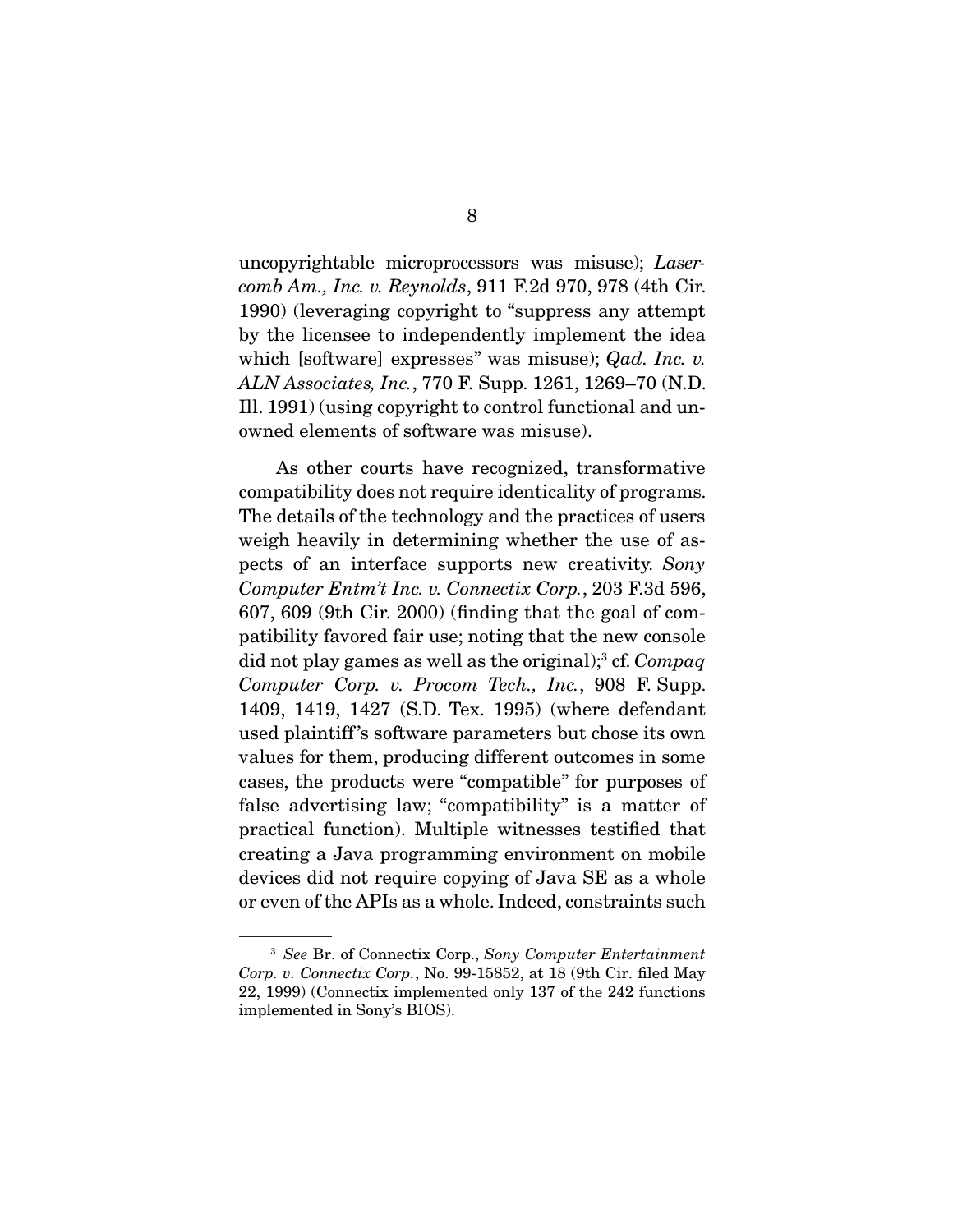as battery life and the way that multiple applications would run on a device required avoiding some libraries. JA49-50 (some packages were not appropriate for mobile because of battery and memory limitations, among other things); JA264 (wholesale copying of Java SE would have been inappropriate for mobile); JA168-70 (offering examples). Google used the libraries that developers would particularly expect and that would be useful on a mobile platform. JA48-49; JA203; JA213-14.

 The jury could reasonably have concluded that what Google created served the standards and needs of the industry—the very reason why interoperability has value. As Sun's then-CEO announced to the public after Google launched Android, "Google . . . just strapped another set of rockets to the [Java] community's momentum"; he, like others in the industry, considered it to be a Java platform congenial to Java developers, TX2352, and believed Android would improve the overall health of Java by empowering developers, JA133. In practical terms, the quick success of Android demonstrated that Oracle's all-or-nothing "interoperability" argument did not reflect the perspective of Java programmers, who are the ones who decide where their own efforts in creating new programs should be directed.

 As a result, the jury could reasonably have agreed with Google that what is important from the perspective of empowering future creators is sufficient standardization, much as the Federal Rules of Civil Procedure standardize key elements of federal practice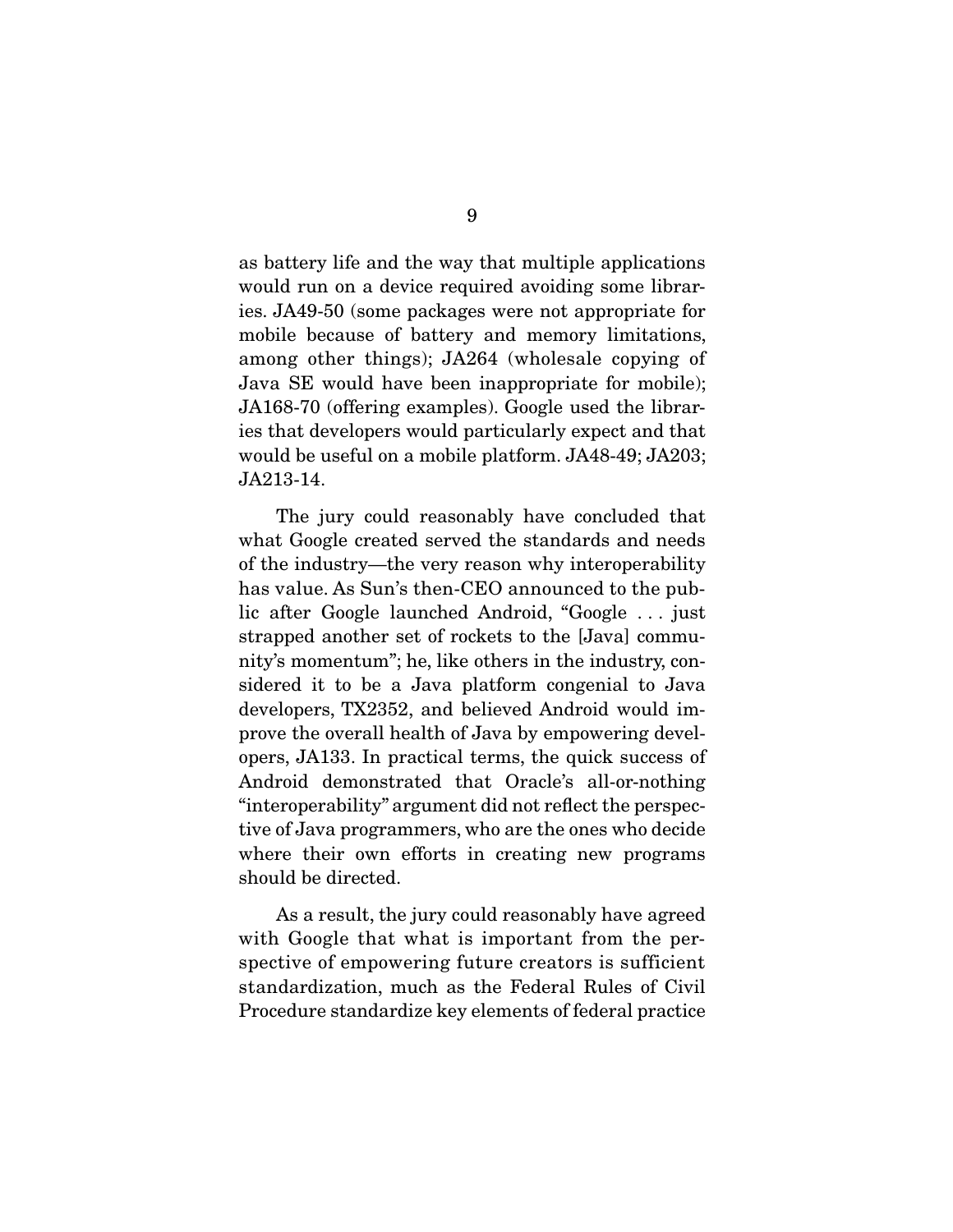despite the existence of local rules. Disallowing programmers from using core elements to which they have become accustomed makes it much more difficult for them to work together (or to compete against each other on the merits of their specific contributions) to create or adapt innovative apps that can run on both Android and Java technologies. Importantly, this benefit to the programming community was achieved even though there are API libraries that are unique to particular environments, such as mobile versus desktop, and thus not used across all Java programs.

### 3. Creating a new platform is a purpose favoring fair use because it creates new works and also enables creation and dissemination of additional works.

 The jury could reasonably have found Google's reimplementation of Java for Android to be a significant innovation that benefited the larger programming community. Prior cases have recognized the generative function of access to platforms. In *Sony Computer Entertainment v. Connectix Corp*., 203 F.3d 596 (9th Cir. 2000), for example, Connectix reimplemented the functionality of Sony's interface in its "PlayStation emulator" software. This reimplementation was correctly held to be transformative for at least two reasons. First, Connectix's emulator software enabled consumers to use legitimate, purchased copies of PlayStation games in a new environment (on personal computers). Id. at 606–07. Second, the court considered Connectix's own creation, the emulator software, "a wholly new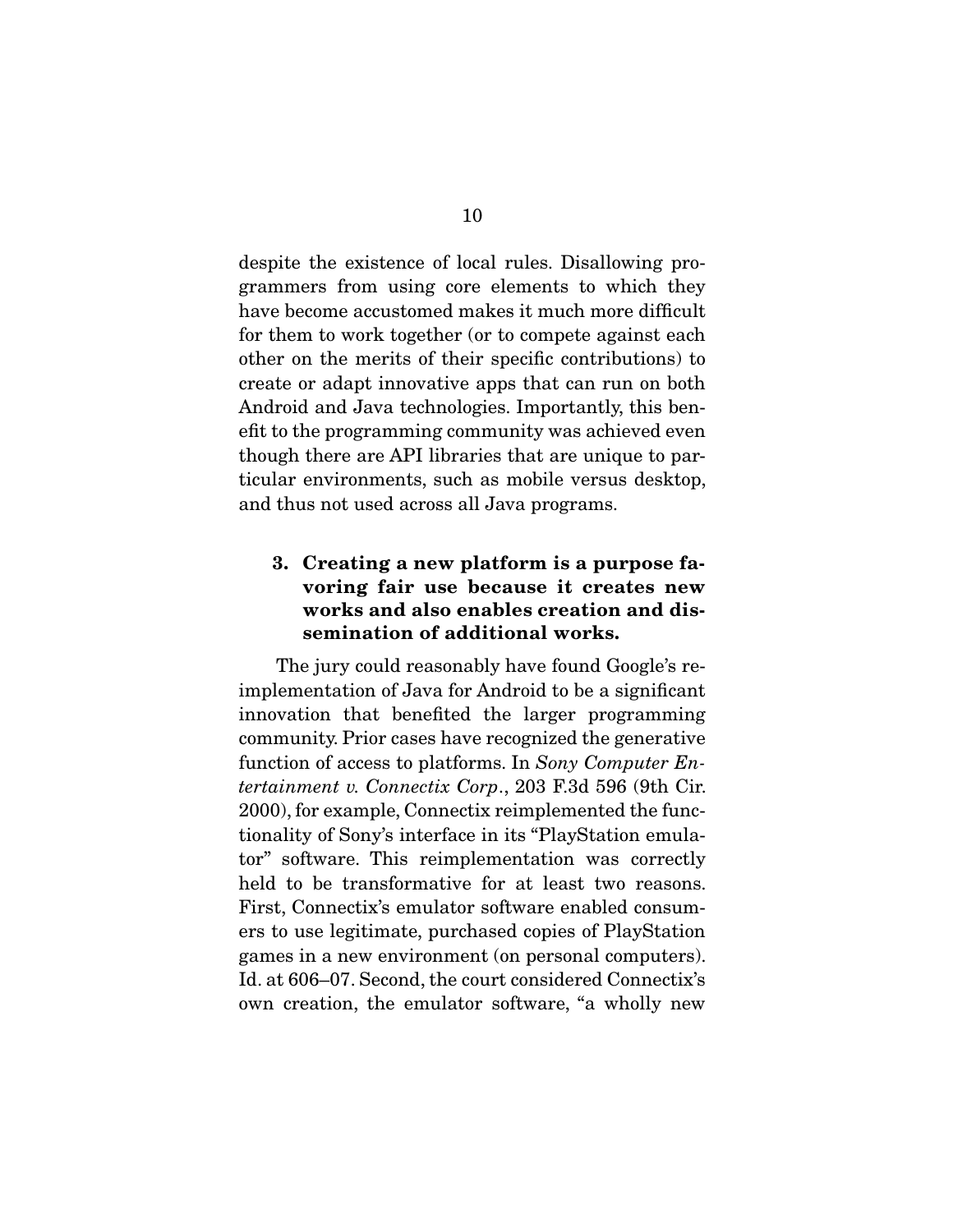product, notwithstanding the similarity of uses and functions" between the PlayStation gaming console and the emulator program. This was at least modestly transformative because Connectix had created its own code for implementing the PlayStation firmware's functions in the emulator software, furthering the basic purposes of copyright. Id.

 Importantly for purposes of the transformative use inquiry, both Connectix and Google reimplemented the functionalities of existing software in new computing environments and wrote their own software code to implement the relevant interface. Likewise, *Sega*, although it was decided before *Campbell*, recognized the benefit to creators in general if unlicensed parties can reimplement interfaces, consistent with *Campbell*'s recognition of the role of fair use in spurring new creativity. 977 F.2d at 1522–23 (copying highly functional elements in order to create a new computing environment was "a legitimate, essentially nonexploitative purpose" which "led to an increase in the number of independently designed video game programs offered for use with the Genesis console. It is precisely this growth in creative expression, based on the dissemination of other creative works and the unprotected ideas contained in those works, that the Copyright Act was intended to promote"); *see also Lotus Development Corp. v. Borland Intern., Inc.*, 49 F.3d 807, 821 (1st Cir. 1995) (Boudin, J., concurring) (suggesting that a commercial use should not infringe where third parties have invested in their own efforts that have increased value when they are compatible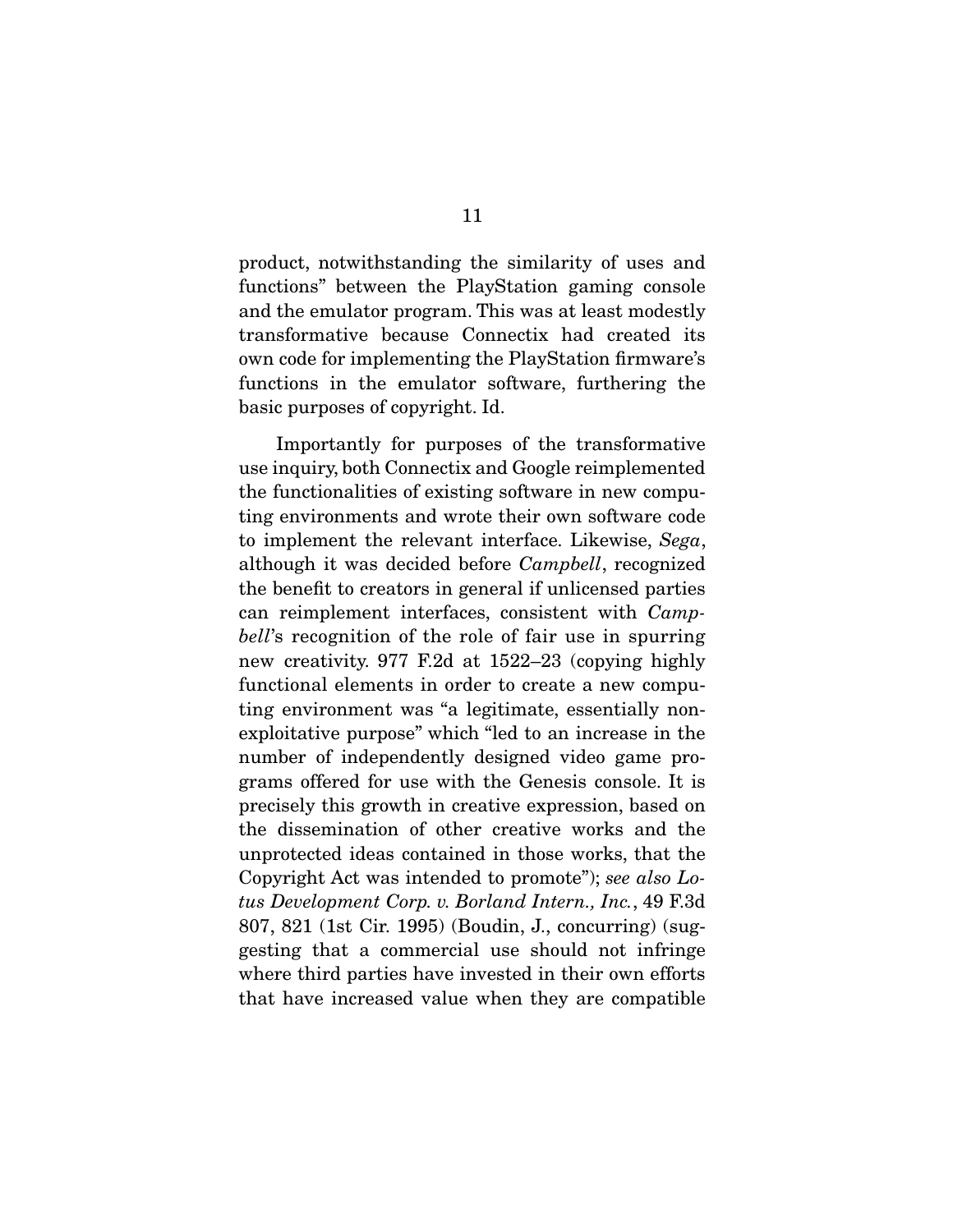across different implementations of software). Although both *Sony* and *Sega*, unlike the Federal Circuit below, concluded that interfaces (the BIOS in *Sony* and interface procedures in *Sega*) were uncopyrightable, their reasoning on the creativity-promoting transformativeness of the resulting overall software applies with equal force even assuming that what is incorporated in the new work is copyrightable.

#### b. The Federal Circuit inappropriately weighed commerciality against Google.

 Precisely because so many favored fair uses are for profit, the Court wisely established that the fact that the use is made by a for-profit endeavor has little weight against fair use as long as other elements of the test favor fairness. *Campbell*, 510 U.S. at 579, 584.

 The Federal Circuit went beyond a definition of commerciality as for-profit use and reasoned that, although Google did not sell its Java implementation, giving customers for free something they would ordinarily have to buy can constitute commercial use. Pet. App. 27a (quoting *A&M Records, Inc. v. Napster, Inc.*, 239 F.3d 1004, 1015 (9th Cir. 2001)). As the Federal Circuit used this formulation, it is mistaken. First, it is factually erroneous: customers never have to buy Java—Oracle demanded that Google, but not ordinary programmers, purchase a license.

 Second and more significantly, the framing of commerciality as a matter of whether payment is ordinary is both inconsistent with the plain meaning of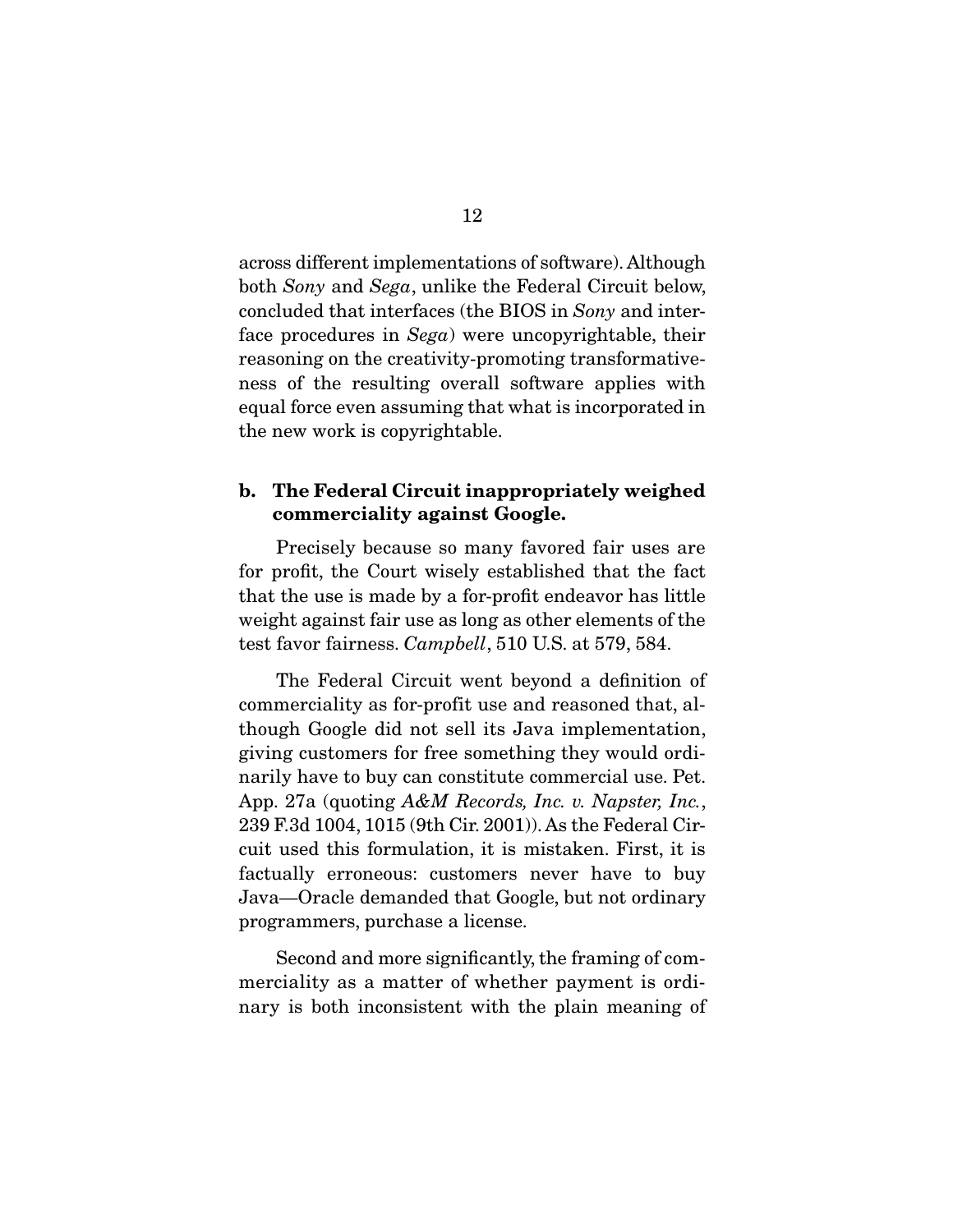"commercial"4 and mistakenly duplicates factor four (the effect on the market for the original work). *See Sony*, 464 U.S. at 450 n.33 (rejecting the argument that a use is necessarily commercial if it replaces a sale); Mark Bartholomew & John Tehranian, An Intersystemic View of Intellectual Property and Free Speech, 81 George Washington Law Review 1, 22 (2013) ("Courts have stretched the definition of commercial use to include activities that ordinarily would not be viewed as commercial in any other context, especially when First Amendment rights are at issue. . . . [Market harm] concerns are already covered by the fourth factor of the test and need not be redundantly considered in the first."); Matthew Sag, Predicting Fair Use, 73 Ohio St. L.J. 47, 60 (2012) ("[T]his construction of commerciality is almost exactly equivalent to the concept of market effect under the fourth factor, so employing it here would be double counting to say the  $least."$ ). $5$ 

<sup>4</sup> Webster's relevantly defined the adjective "commercial" as "engaged in work designed for the market," "of or relating to commerce," "characteristic of commerce," "viewed with regard to profit," and "designed for a large market," with "commerce" relevantly defined as "the exchange or buying and selling of commodities on a large scale. . . ." Webster's New Collegiate Dictionary 226 (1973).

<sup>5</sup> The Federal Circuit's statement that "[d]irect economic benefit is not required to demonstrate a commercial use," 886 F.3d at 1198 (quoting *A&M*, 239 F.3d at 1015), is also suspect, as the Federal Circuit applied it. "[N]onprofit educational uses," 17 U.S.C. §107(1), may contribute to the quality of education, leading to additional donations or resources for the institution; successful criticism may enhance a scholar's career. Given the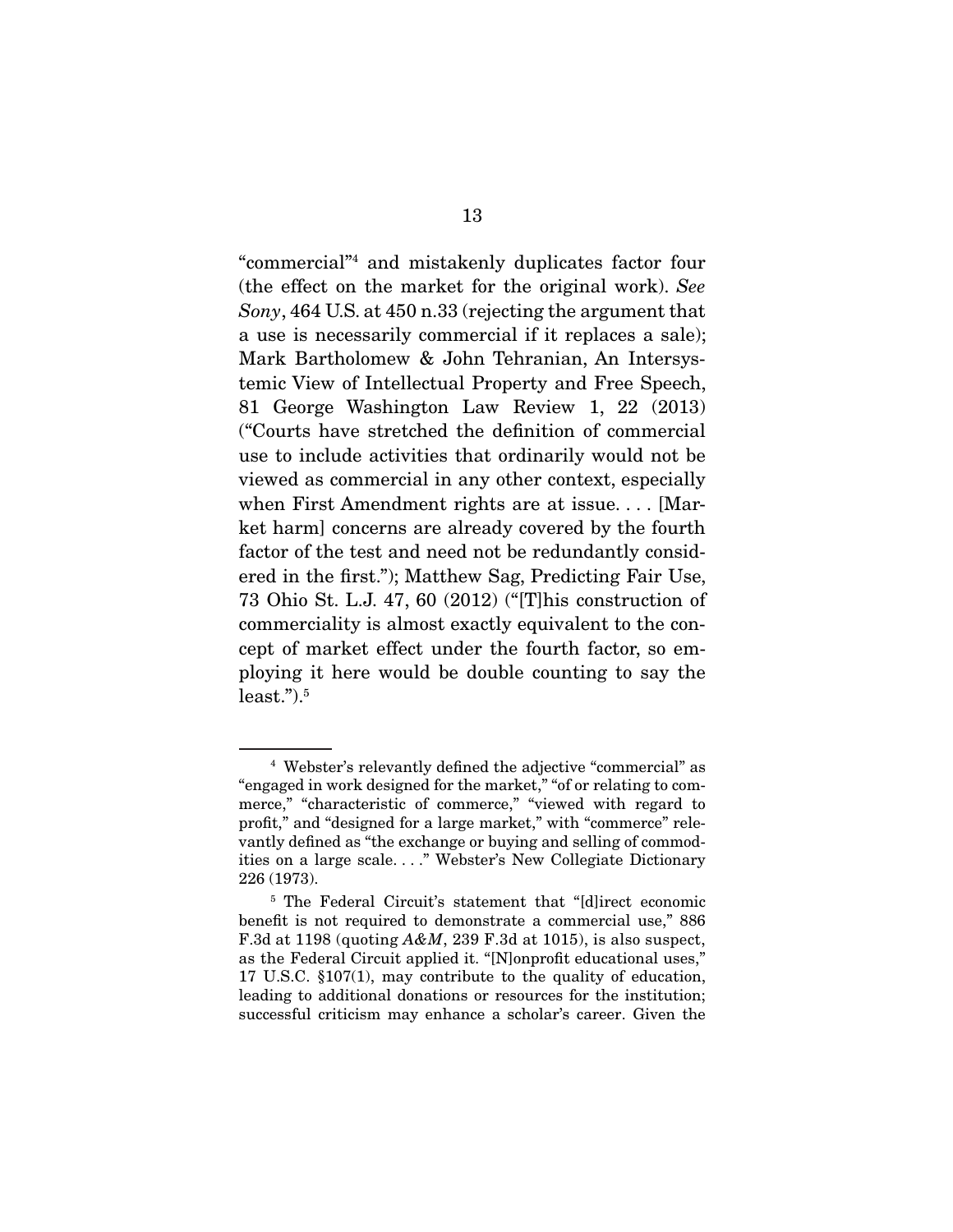### c. Good or bad faith are generally unhelpful terms in fair use, but, to the extent it is considered, Google acted in good faith.

 In its arguments below, Oracle argued that Google's unsuccessful pursuit of a license for additional rights to trademarks and copyrights evinced bad faith, which should weigh against Google in the factor one analysis. Pet. App. 95a. Oracle's reasoning flies in the face of this Court's sound precedent. *Campbell*, 510 U.S. at 585 n.18 ("2 Live Crew's actions [in unsuccessfully seeking permission] do not necessarily suggest that they believed their version was not fair use; the offer may simply have been made in a good-faith effort to avoid this litigation. If the use is otherwise fair, then no permission need be sought or granted.") (citing *Fisher v. Dees*, 794 F.2d 432, 437 (9th Cir. 1986) ("[T]o consider Dees blameworthy because he asked permission would penalize him for this modest show of consideration.")).

 As the district court noted, the license about which the parties had been negotiating was for a wider use of the full range of the Java technologies (as well as for co-branding). Pet. App. 107a. Even if such extensive uses required a license, Google could reasonably believe that using only some of the Java declarations and classes was lawful.

breadth with which the Federal Circuit, and some other courts, have applied the concept of indirect benefit, no fair use could escape condemnation for "commerciality," demonstrating this formulation's lack of utility as a consideration in a balancing test.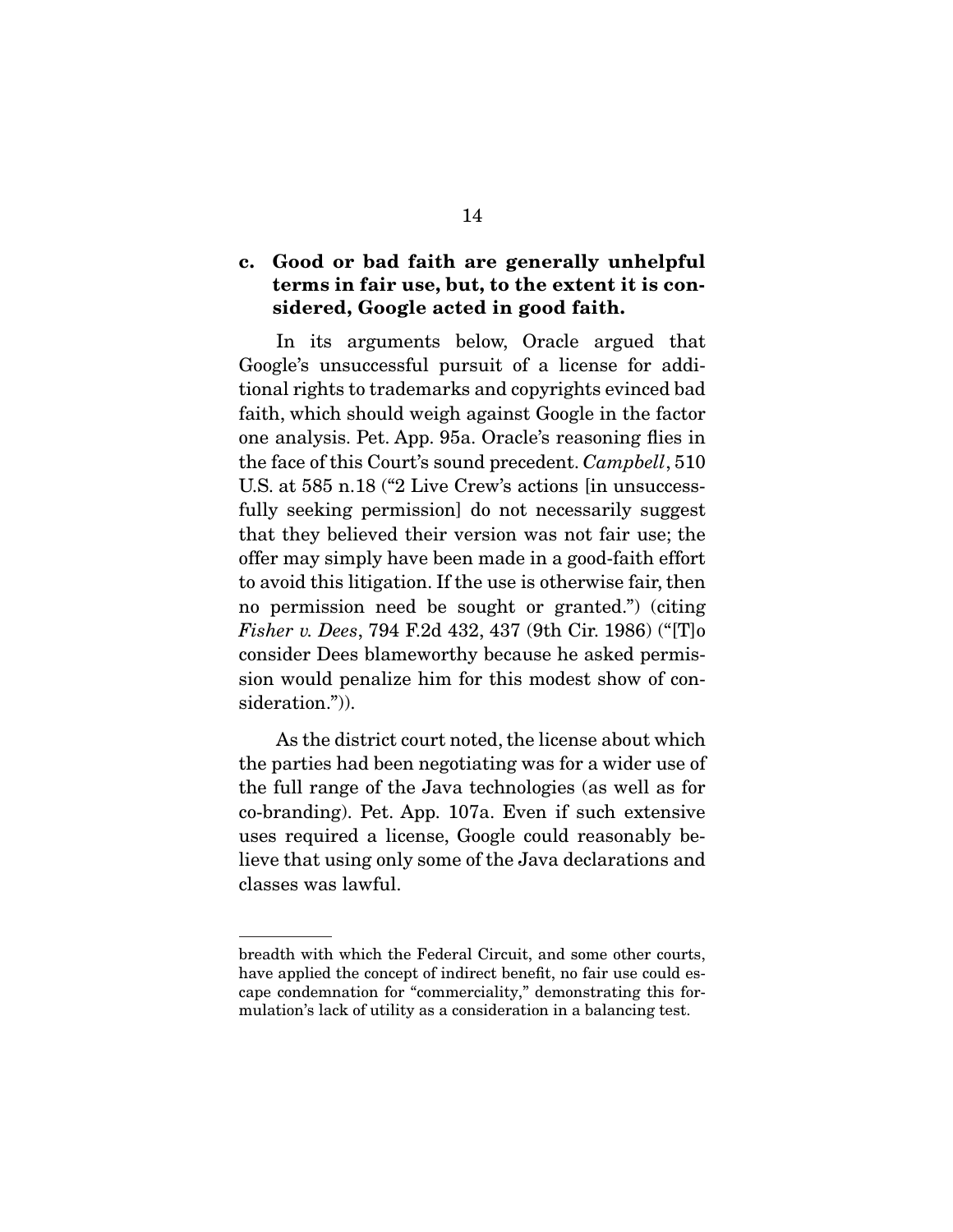More generally, amici believe that "good faith" is often an unhelpful framing in factor one. *See Campbell*, 510 U.S. at 585 n.18; Hon. Pierre N. Leval, Toward a Fair Use Standard, 103 Harv. L. Rev. 1105, 1128 (1990) ("Whether the secondary use is within the protection of the [fair use] doctrine depends on factors pertinent to the objectives of the copyright law and not on the morality or motives of either the secondary user or the copyright-owning plaintiff."). It has little relationship to the statute's language or purpose:

[F]rom the standpoint of faithfulness to statutory language, a user's course of dealing with the holder of copyright in the underlying work has little relation to the 'purpose' of the use. Second, and more important, there is little reason to infuse the doctrine of fair use with notions of commercial ethics. Unlike the doctrine of trade secrecy, the doctrine of fair use has no substantial basis in commercial morality. Like copyright law generally, fair use has an economic purpose.

Jay Dratler, Jr., Distilling the Witches' Brew of Fair Use in Copyright Law, 43 U. Miami L. Rev. 233, 334 (1988) (footnotes omitted); *see also* Simon J. Frankel & Matt Kellogg, Bad Faith and Fair Use, 60 J. Copyright Soc'y U.S. 1, 36 (2012) (reaching the same conclusions).6 However, as discussed below, in cases

<sup>6</sup> The Court in *Harper & Row Publishers, Inc. v. Nation Enters.*, 471 U.S. 539 (1985), characterized good faith as part of fair use. There, however, the defendant preempted the copyright owner's well-recognized right of first publication, which it had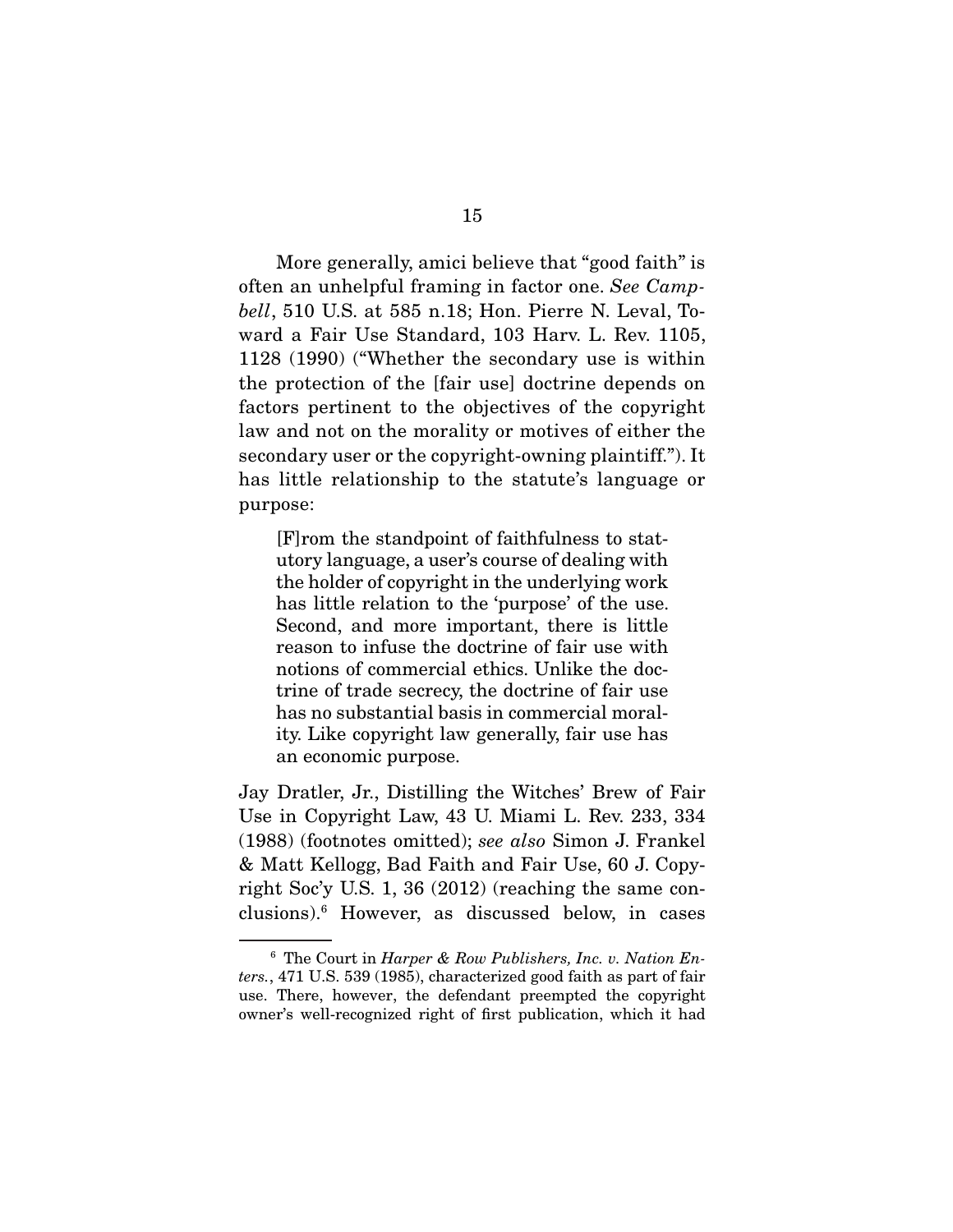involving only limited copying, a justified belief that the copying was appropriately limited bears on the reasonableness of the amount taken and thus on the third factor.

 To the extent that good or bad faith matters independently, the Federal Circuit's treatment was illogical: it stated that only bad faith was relevant, and that evidence of good faith could only be used to rebut bad faith. Pet. App. 39a. The jury could legitimately take into account Google's reasonable belief in the rightness of its acts to support fair use. *See*, *e.g.*, *Bouchat v. Baltimore Ravens Ltd. Partnership*, 737 F.3d 932, 942 (4th Cir. 2013); *Gulfstream Aerospace Corp. v. Camp Sys. Int'l, Inc.*, 428 F. Supp. 2d 1369, 1378 n.5 (S.D. Ga. 2006).

 Among other things, the American Committee for Interoperable Systems (ACIS), of which both Sun Microsystems and Oracle were members, endorsed and helped entrench the general understanding that reimplementing APIs was not infringing. ACIS said: "The rules or specifications according to which data must be organized in order to communicate with another program or computer, i.e., interfaces and access protocols, are not protectable expression under copyright law." *See* American Committee for Interoperable Systems (ACIS), Statement of Principles, available at https://www. ccianet.org/wp-content/uploads/2014/10/ACIS-Letter-to-Clinton-Admin-1992.pdf. Sun was a founding member

planned to exploit. Bad and good faith are neither necessary for such a result nor helpful outside that context.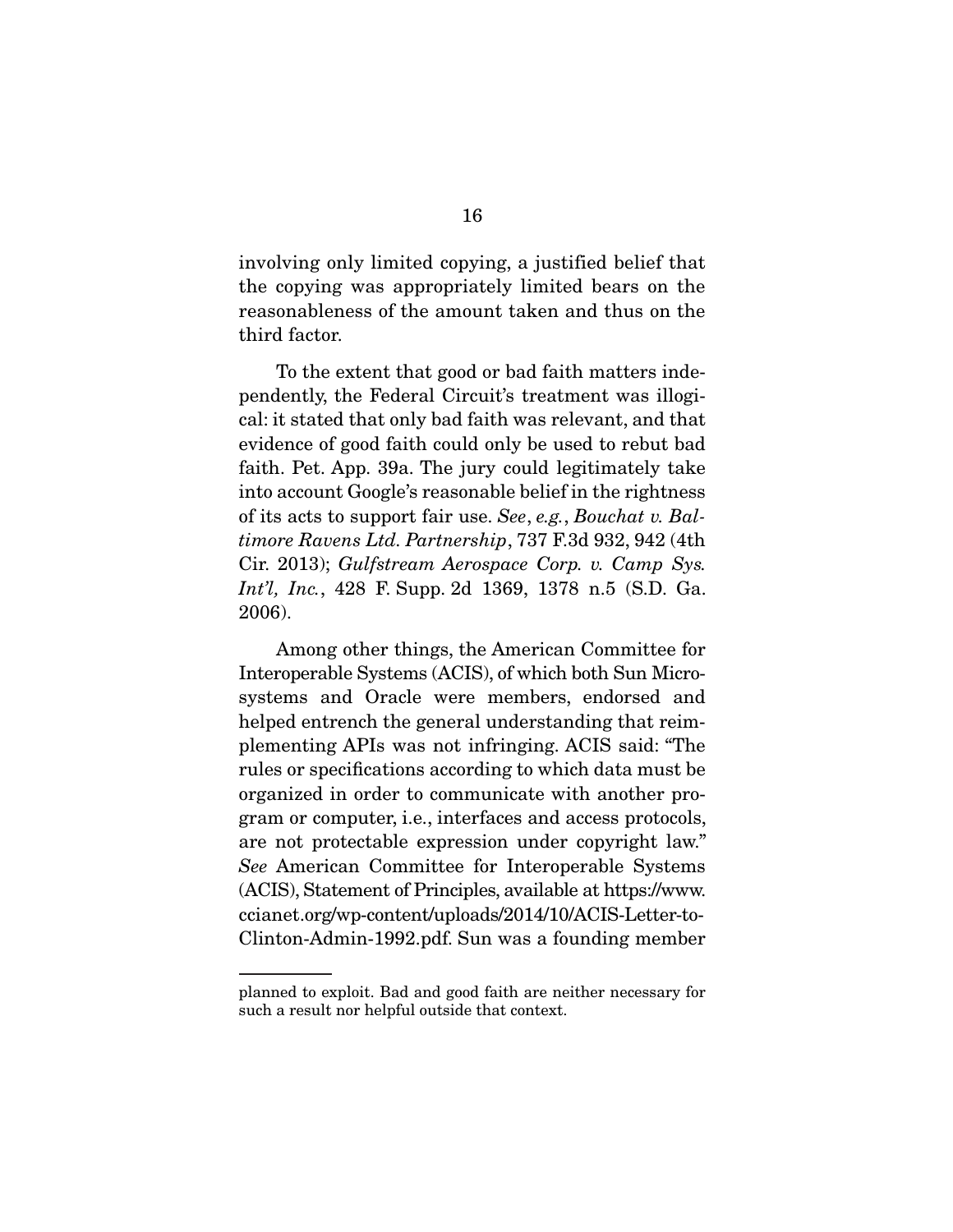of ACIS, and Oracle joined ACIS in 1992. Brief Amicus Curiae of American Committee for *Interoperable Systems at iii, Eng'g Dynamics, Inc. v. Structural Software, Inc.*, 46 F.3d 408 (5th Cir. 1995) (No. 92-3444) (listing ACIS members). ACIS also told this Court:

Unlike traditional literary works such as novels and plays that stand alone and do not need to interact with any other work, computer programs never function alone; they function only by interacting with the computer environment in which their developers place them. . . . As a consequence, no matter how much better or cheaper the new program is, it will not enjoy a single sale if it cannot interoperate in its intended environment. If the developer of one part of the environment can use copyright law to prevent other developers from writing programs that conform to the system of rules governing interaction within the environment—interface specifications, in computer parlance—the first developer could gain a patent-like monopoly over the system without ever subjecting it to the rigorous scrutiny of a patent examination.

Brief Amici Curiae of American Committee for Interoperable Systems and Computer & Communications Industry Ass'n in Support of Respondent, *Lotus Dev. Corp. v. Borland Int'l, Inc.*, 516 U.S. 233 (1996) (No. 94-2003), 1995 WL 728487 at \*4-5.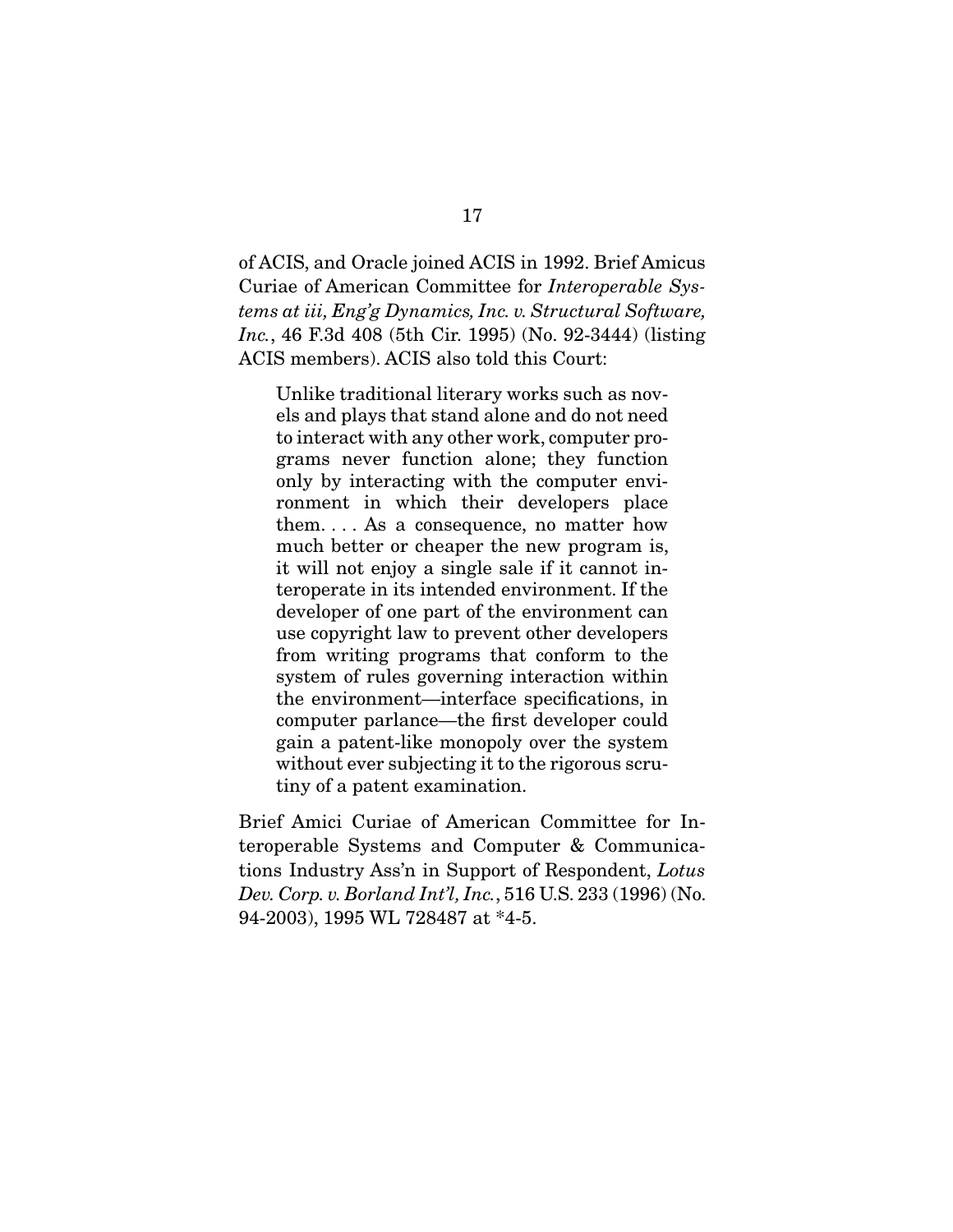### Factor Two: The Federal Circuit Erred by Discounting the Highly Functional Nature of the Work and the Thinness of the Copyright

 The "nature" of the work includes both the quantity of originality and the role of that originality in how the work is used or received by the public. The jury heard evidence that the declarations and classes of the Java SE API were functional, not merely in the way that all computer code performs a function, but specifically in that these particular declarations perform their mini-duties in noncreative ways. Pet. App. 113a-14a. The Federal Circuit stated that the jury could reasonably have found that the Java API as a whole merited only "thin" copyright protection. Pet. App. 42a.7

 The Federal Circuit correctly labeled the nature of the work as favoring Google, but it failed to put this factor in proper context and thus to give it actual weight, instead reasoning that the second factor did not matter to fair use determinations generally. Pet. App. 42a-43a. Although the fictional nature of a work may not weigh *against* fair use when an accused use is transformative in a way that creates a new, critical meaning or message, *Campbell*, 510 U.S. at 586, that does not mean that the second factor should be discounted in every case. There are four factors because various fair uses can be fair for different reasons, and the factors may thus differ in relevance across types of cases. Unsurprisingly, none of the cases cited by the

<sup>7</sup> As stated above, Amici take no position on the copyrightability of the API as such.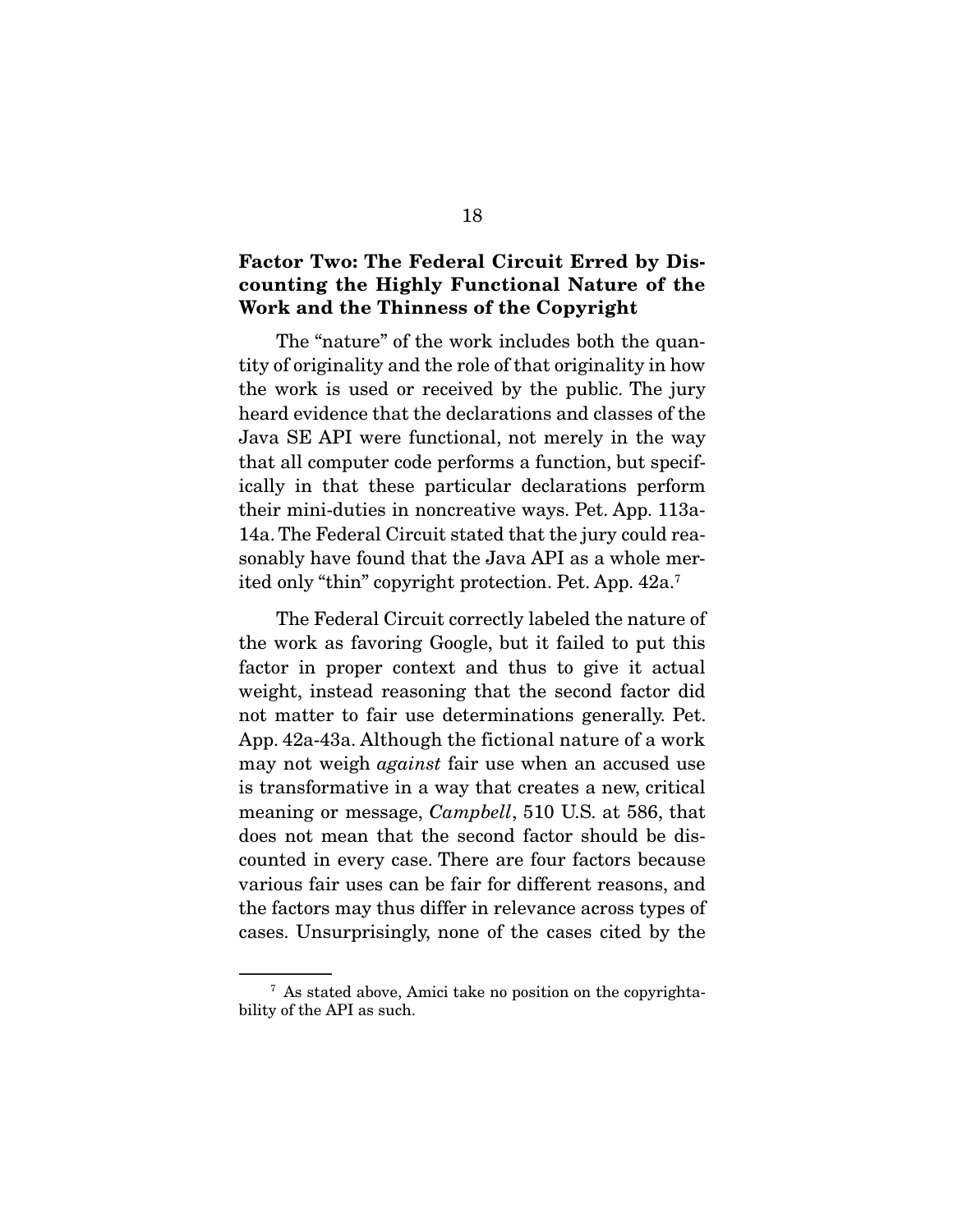Federal Circuit in support of always discounting the second factor dealt with functional aspects of computer programs. Cases that have considered "technical interchange" situations, such as *Connectix*, 203 F.3d at 603, have wisely placed special emphasis on the highly functional features of interfaces.

 Here, the reasons that factor two favored Google are highly relevant to the overall fair use analysis. The Ninth Circuit has observed:

The second statutory [fair use] factor . . . reflects the fact that not all copyrighted works are entitled to the same level of protection. . . . Works of fiction receive greater protection than works that have strong factual elements, such as historical or biographical works, or works that have strong functional elements, such as accounting textbooks.

*Sega*, 977 F.2d at 1524 (citations omitted). Copyright protection "does not extend to the ideas underlying a work or to the functional or factual aspects of the work." Id. As a result, even if copyright protects a highly functional work as a whole, "[u]nder the Copyright Act, if a work is largely functional, it receives only weak protection." Id. at 1527. This result, said the court, was "neither unfair nor unfortunate. It is the means by which copyright advances the progress of science and art." Id. (quoting *Feist Publ'ns, Inc. v. Rural Tel. Serv. Co.*, 499 U.S. 340, 350 (1991)).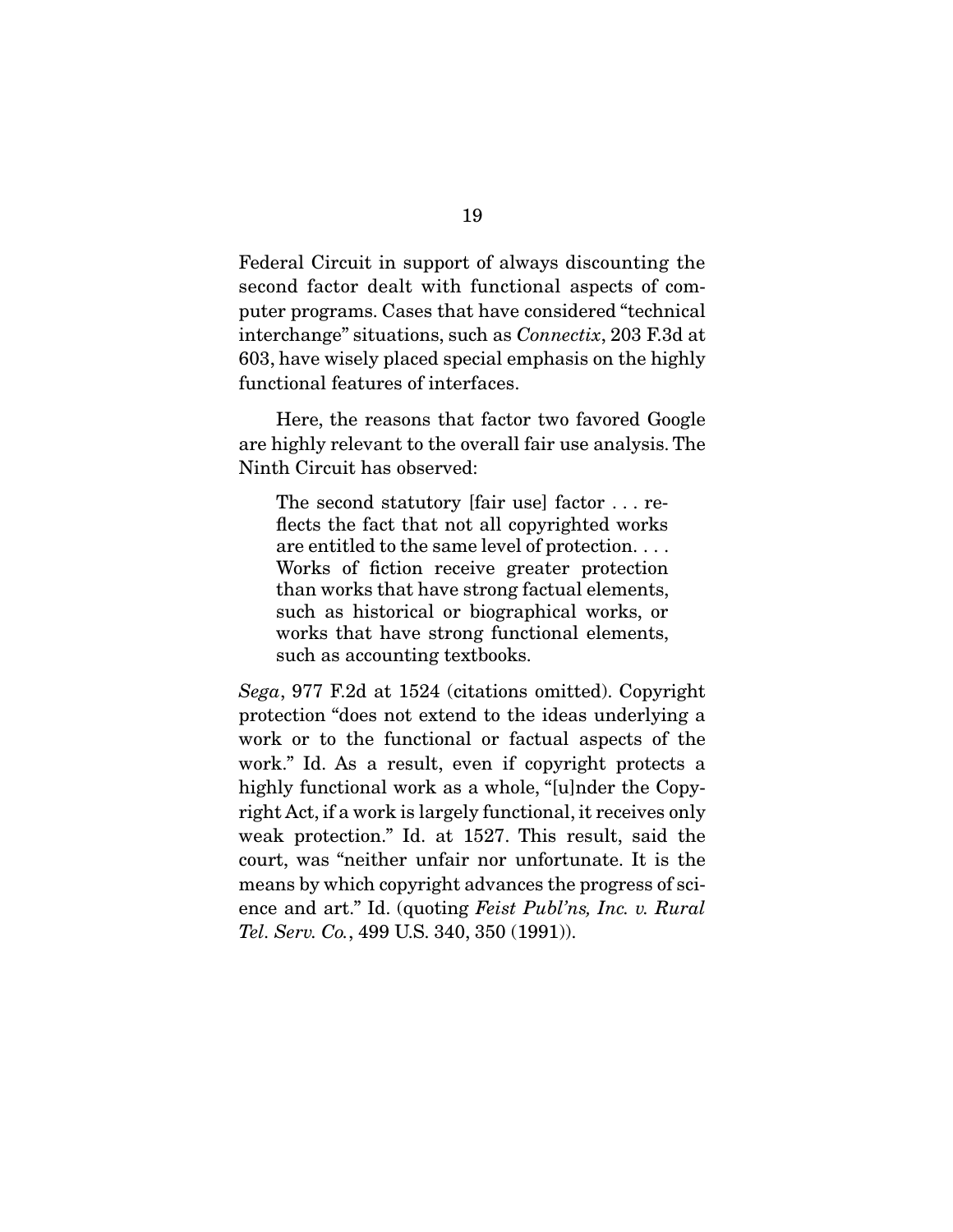The functional character of computer programs means that they "hover" near "the elusive boundary line described in [17 U.S.C.] §102(b)." *Computer Associates International, Inc. v. Altai, Inc.*, 982 F.2d 693, 704 (2d Cir. 1992). Owing to software's hybrid role as both "literary expression" and a "highly functional, utilitarian component in the larger process of computing," copyright provides only a "weak barrier" of protection; this narrow scope "flows from applying, in accordance with Congressional intent, long-standing principles of copyright law." Id. at 712. No matter how much work and how many choices went into producing Java SE, the highly utilitarian nature of declarations means that copyright grants them thin scope at best.

 This thinner scope of protection naturally leads to a broader scope for fair use, especially in conjunction with factor three. *Connectix*, 203 F.3d at 603, 605 (fair use was an appropriate way to "preserve[ ] public access to the ideas and functional elements embodied in copyrighted computer software," and factor two "strongly favored" fair use); *Sega*, 977 F.2d at 1522, 1526 (same). The functional nature of software favors fair use because of the desirability of enabling secondcomers to build on the functional elements of existing programs in creating new works of authorship. In the software context, then, finding fair use when there is partial rather than wholesale copying is particularly likely to serve copyright's purpose of encouraging new creativity.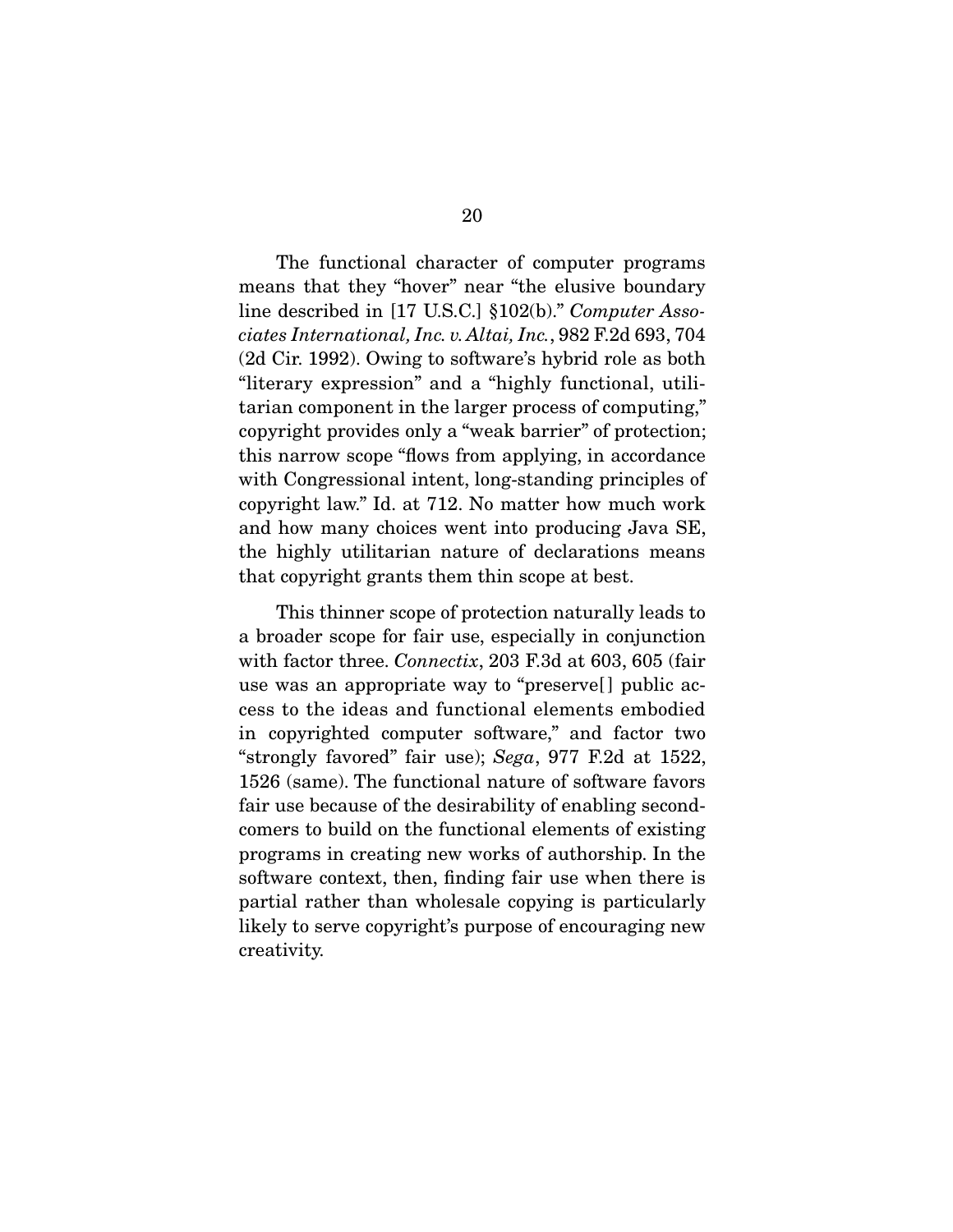#### Factor Three: The Reasonable Amount Taken from the Accusing Work as a Whole, Java SE

 Google took only a small amount—the amount it deemed appropriate for Java programmers to be able to program for Android—which strongly favored fair use. As this Court has explained, the extent of permissible copying varies with the purpose and character of the use. *Campbell*, 510 U.S. at 586–87. The question is not whether, in judicial hindsight, the defendant took more than absolutely necessary, but whether the amount taken was "reasonable in relation to the purpose of the copying." Id. at 586. The Federal Circuit disregarded this governing standard by applying a far more restrictive and unpredictable rule: considering the amount taken to be at best neutral and "arguably" to weigh against Google, Pet. App. 47a, because it was "more than necessary" to write in Java, Pet. App. 45a.

 The Federal Circuit's rule also ignored the context of software interfaces. Because any copyright in highly functional elements is necessarily thin, limited copying should weigh significantly in favor of fair use. Without such a rule, thin copyrights will expand past their statutory boundaries. Moreover, as the jury heard and evidently credited, Google took an amount from Java SE considered in the industry to be reasonable in light of its purpose of developing new, compatible works. Given the limited copying, this factor strongly favored Google. *Sega*, 977 F.2d at 1526–27.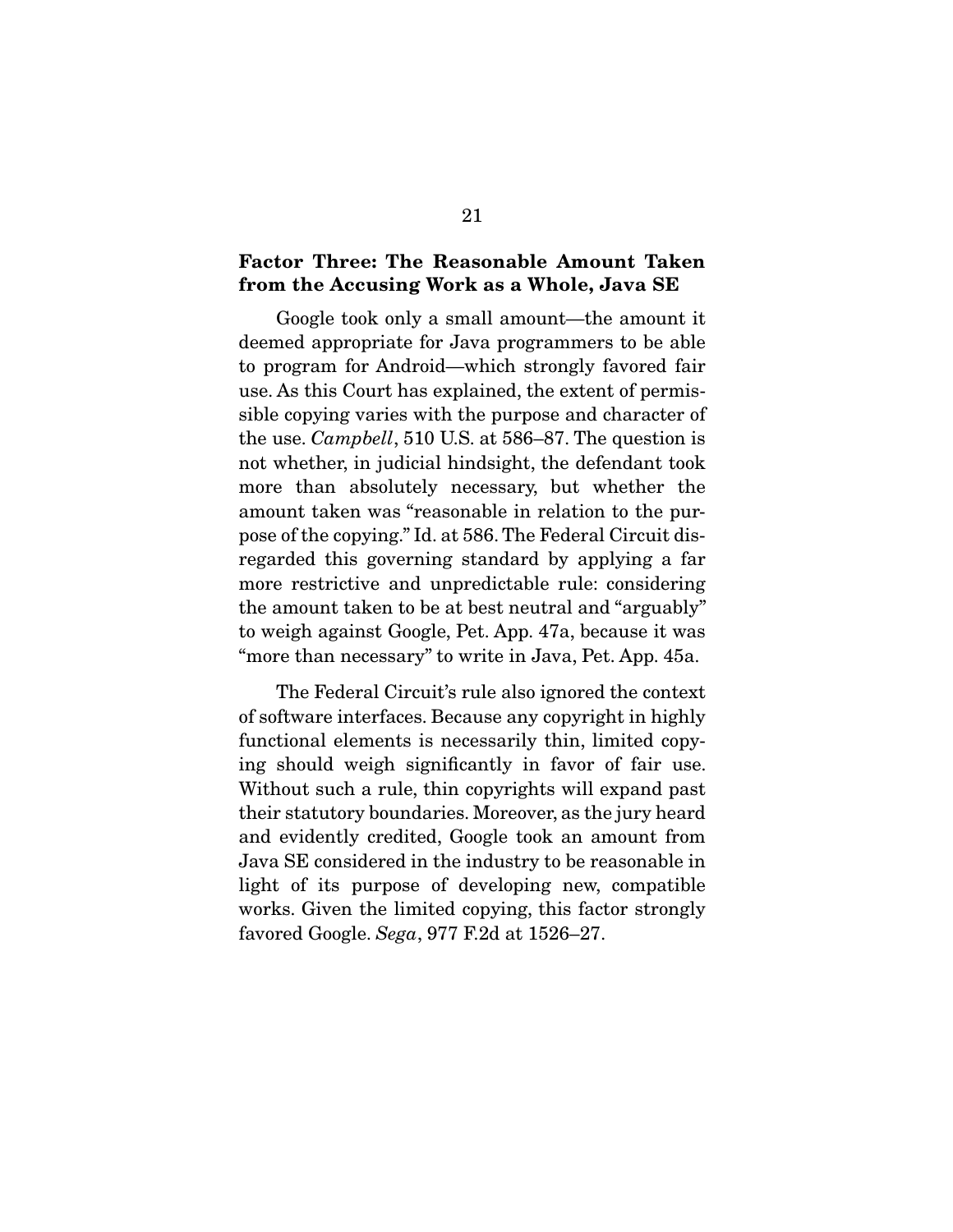#### 1. Google took a small part of Java SE, the relevant work.

 One aspect of the Federal Circuit's error was its emphasis on the 37 packages that Google copied in "entirety." Pet. App. 45a. In a fair use analysis, it is vitally important to identify the allegedly infringed work or works. As the statute commands, the proper inquiry considers the amount taken "in relation to the copyrighted work as a whole." 17 U.S.C. §107. Without careful attention to the boundaries of works, especially unfamiliar works such as software, plaintiffs can manipulate their claims to artificially increase the relative size of what was taken. Justin Hughes, Size Matters (Or Should) in Copyright Law, 74 Fordham L. Rev. 575, 579–80 (2005) (explaining dangers of recognizing "microworks" in software and elsewhere); id. at 613 ("If our goal is to create special incentives for the building of houses, we do not necessarily need special incentives for the making of bricks or the mixing of mortar... Without such evidence that our bricks short phrases, titles, evaluations—are under baked, so to speak, we should prevent the law from moving in that direction. . . ."); Margot E. Kaminski & Guy A. Rub, Copyright's Framing Problem, 64 UCLA L. Rev. 1102, 1118–19 (2017) (explaining that the Federal Circuit's earlier decision "did not explain why the quantitative component of its inquiry should zoom in on this one small function rather than conceive of it as a subpart of the much larger software"); id. at 1142–44 (explaining the interaction between work size and fair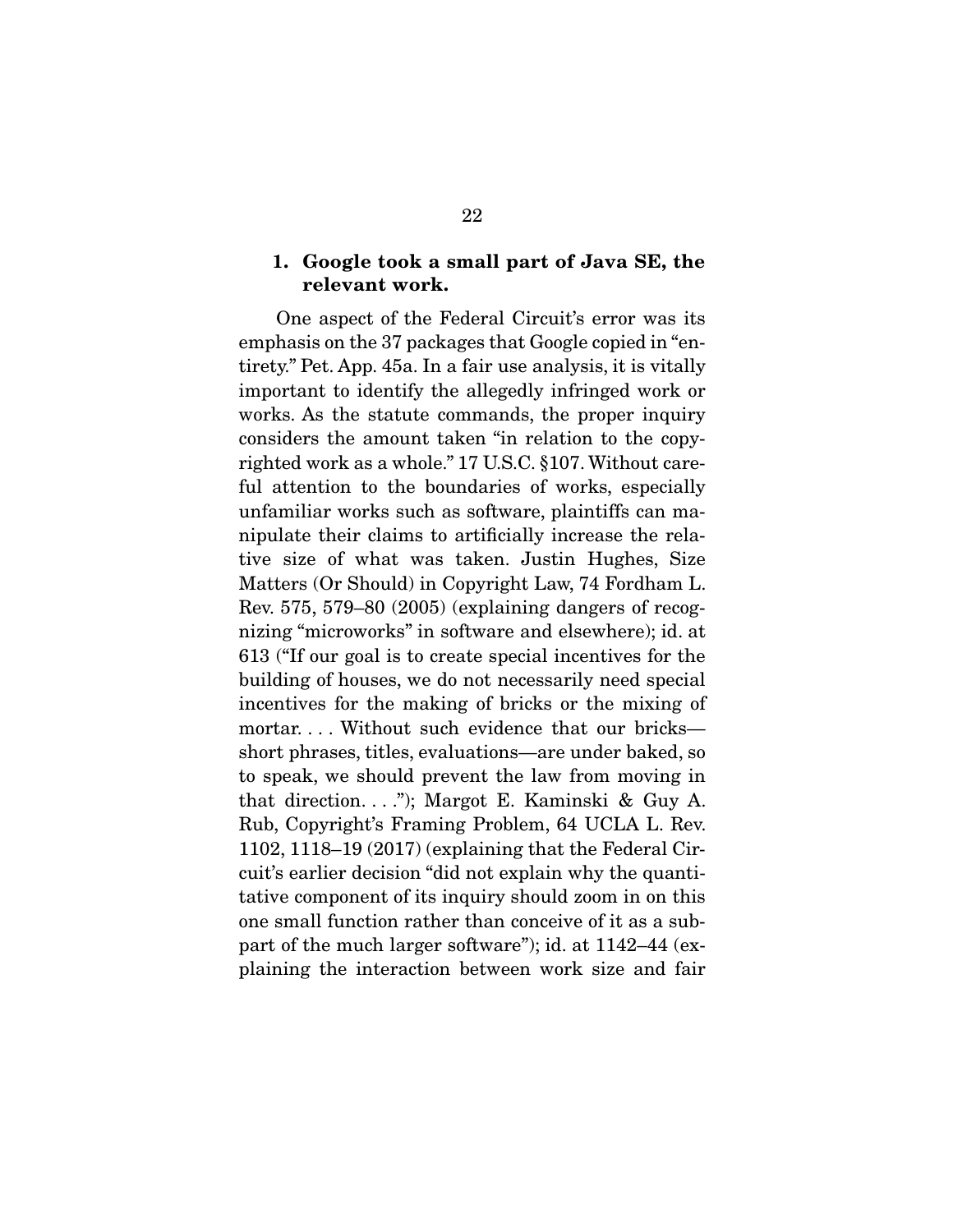use; noting the risks of a plaintiff "gaming" the work's size).

 Here, the registrations as well as industry practice make clear that the work at issue is Java SE.8 All of Java SE had about 5 million lines of code, including aspects such as the Java Virtual Machine and a Java compiler. JA212.9 Google's implementation expressing the declarations at issue (the ones that Google reimplemented in its own code from the 37 packages at issue) totals about 11,500 lines, out of what was, at the 2008 release of Android, up to 15 million lines of code. Id. Even within the subcategory of the 37 packages, Google's own implementations accounted for 97% of the code. Pet. App. 219a. Google needed only those parts of the Java SE API that were appropriate for the smartphone context (as compared with the laptop and server systems for which Java was originally designed). As a quantitative matter, what was copied was a rounding error—for both Android and Java SE. Yet the Federal Circuit characterized Google as "taking a copyrighted work verbatim," Pet. App. 53a, as if the fractional part were the whole.

<sup>8</sup> Oracle's registrations submitted to the court were for Java SE 1.4 (for "new and revised computer code and accompanying documentation and manuals," TX464), and the same for Java SE 5.0, TX475, along with a supplemental certification of registration with alternate titles for Java SE 5.0, TX476.

<sup>9</sup> The part of Java SE that was the libraries (the full 166 packages) had about 2.86 million lines of code. JA212.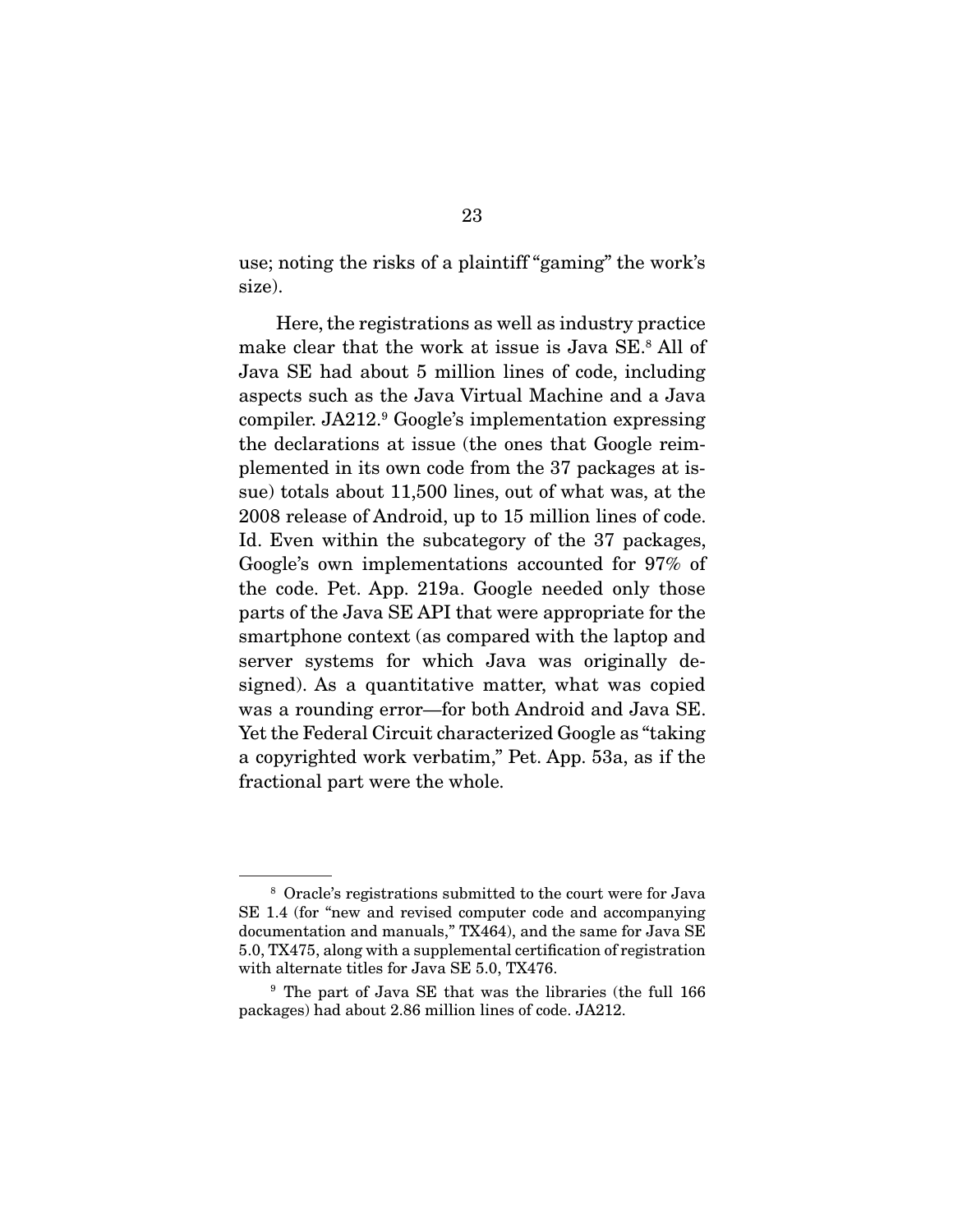#### 2. Copying highly functional elements weighs strongly in favor of fair use.

 The jury reasonably could have found that the qualitative character of the copying—its limitation to highly functional declarations—likewise militates strongly in favor of fair use. The jury reasonably could have accepted that Google was indifferent to the expression of Java SE and sought only the function. *See* Wendy J. Gordon, How Oracle Erred: The "Use/Explanation Distinction" and the Future of Computer Copyright, in Copyright in an Age of Limitations and Exceptions 319, 320 (Ruth Okediji, ed., 2017) ("[A] copyright owner should have no prima facie rights over copying behavior where (1) the goals of the copying are 'use' (behavior in the realm of utility patent) and (2) the copying is done solely for goals unrelated to the expressiveness of the plaintiff 's work of authorship. . . . Interoperability is one of the few areas where indifference to expression is clear: After all, when one wants a spare key made, the elegance or beauty of the key's shape is irrelevant—all that matters is that the shape fits the lock."). Cf. *Lexmark Intern., Inc. v. Static Control Components, Inc.*, 387 F.3d 522, 544 (6th Cir. 2004) (if a programmer designed a program that would only work with the input of a copyrightable poem as the key, then copyright imposes no barrier to use of the key, even if the poem would be protected outside that context).

 Along with ignoring the highly functional nature of what was taken in its qualitative evaluation, the Federal Circuit engaged in erroneously circular reasoning.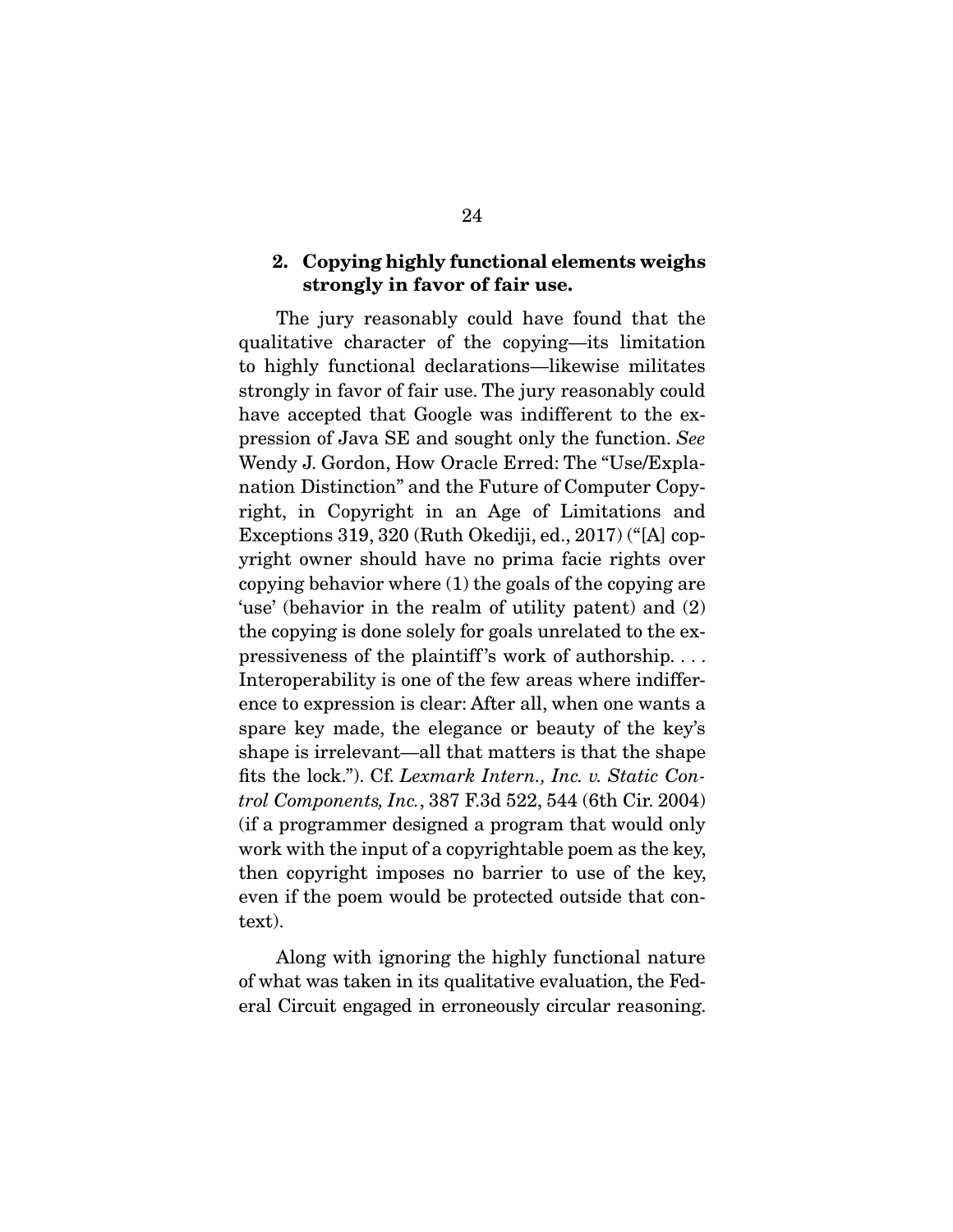By reasoning that, because copying benefited Google in making Android, there was qualitative significance, Pet. App. 46a, the Federal Circuit remade factor three so that it would always weigh against fair use. *See* 1 Melville B. Nimmer & David Nimmer, Nimmer on Copyright §13.05[A][3], at 13–180 (2000) ("To avoid circular reasoning, the plaintiff manifestly should not be heard to argue that the defendant's copying of brief passages vouchsafes their qualitative significance." (footnote omitted)).

 As the district court detailed, the jury could have found that Google used highly limited portions of Java SE's APIs as part of an innovative mobile device platform. Pet. App. 117a. Google not only wrote its own implementing code for the portions of Java SE that it used, but also created many new declarations to enable a vast array of additional, innovative smartphone functionalities. Id. at 105a. Furthermore, the portions of Java SE that Google reimplemented may have helped preserve consistency of use within the larger Java developer community. Id. at 104a-05a. Given this, the jury could reasonably have concluded that Google's use of limited portions of Java SE was appropriate to achieve its purpose.

 Oracle also argued that Google copied the structure, sequence and organization (SSO) of the Java SE API libraries. Because of the ways in which declarations are named, that SSO necessarily came with the names, but the jury could reasonably have found that this was not relevantly "additional" copying of creative expression, any more than the pagination of a print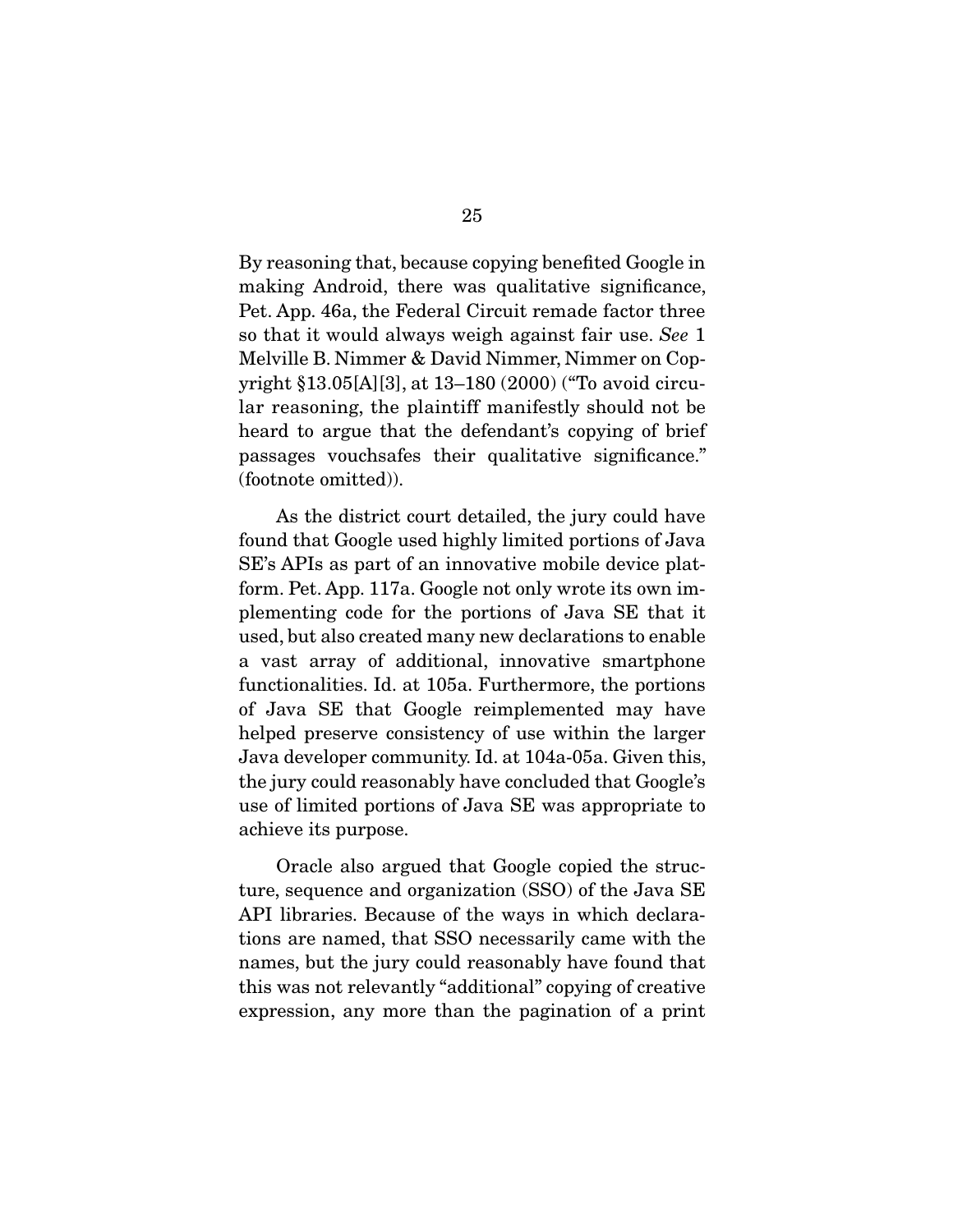volume of caselaw that naturally follows from it having cases in some order adds additional expression. *See Matthew Bender & Co. v. West Pub'g Co.*, 158 F.3d 693, 699 (2d Cir. 1998). If it is fair to use the individual declarations, then it is fair to use the SSO that necessarily comes along with them.

 Testimony in the fair use trial record, including by Sun's last CEO,<sup>10</sup> supported Google's contention that there was a common understanding in the software industry that programmers were free to reimplement declarations in independently written code.<sup>11</sup> This reasonable belief bears on the appropriateness of the quantitative and qualitative amount taken by Google in writing its own code. As the District Court noted, Google's witnesses

testified that they had understood that "reimplementing" an API library was a legitimate, recognized practice so long as all that was duplicated was the "declaring code" and so long as the duplicator supplied its own "implementing code," that is, the methods were

<sup>10</sup> JA113-15, 119-20 (testifying to an understanding from the outset of Java's release that implementations were protected but API itself was not).

<sup>11</sup> *See*, *e.g.*, JA246 (testifying to "established industry practice" that the API could be reimplemented without permission); JA164-65 (same); JA153, 157 (same; witness was employed at Sun during the relevant period); JA126-28, 55 (openness of the API "was a way to try to make things fair"; that free use of APIs, even by competitors, was acceptable and promoted accessibility of Java to programmers; that APIs were "open" and "then we compete on implementations" without being "locked into one company's implementation").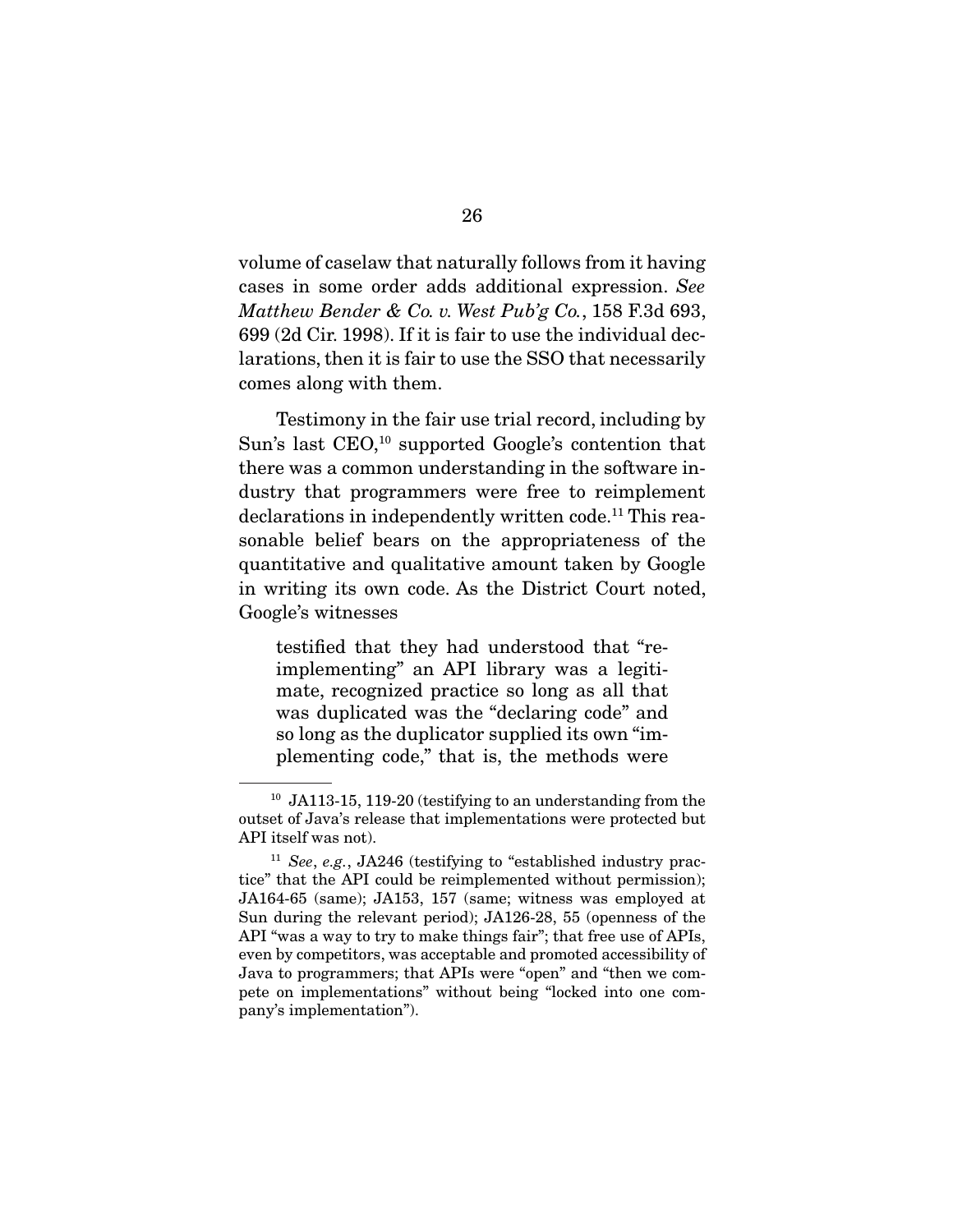"re-implemented." In this way, Java programmers using the Android API could call on functionalities with the same Java command statements needed to call the same functionalities in the Java API, thereby avoiding splintering of the ways that identical functionalities became invoked by Java programmers.

Pet. App. 96a. The distinction between interfaces and implementations is long-standing in the computing field. *See*, *e.g.*, Alfred Z. Spector, Software, Interface, and Implementation, 30 Jurimetrics J. 79, 85–86 (1989). The industry consensus was strengthened by several appellate court cases, including two significant Ninth Circuit precedents, that rejected copyright claims involving computer program interfaces.12

<sup>12</sup> *See*, *e.g.*, *Sega*, 977 F.2d at 1514–15, 1522 (characterizing the Sega interface reimplemented by unauthorized game developer as unprotectable "functional requirements for compatibility"); *Connectix*, 203 F.3d at 602–03 (software that emulated a game platform's functionality by reimplementing its BIOS interface in independently written code, allowing owners of PlayStation games to play on unlicensed consoles, used only unprotectable material); *see also Altai*, 982 F.2d at 714–15 (rejecting infringement claim based on copying the structure, sequence, and organization of plaintiff 's list of services as well as parameter lists that set forth interfaces for interacting with third-party programs because the list of services "was dictated by the nature of other programs with which it was designed to interact" and the parameter lists were not similar enough to infringe); *Bateman v. Mnemonics, Inc.*, 79 F.3d 1532, 1539, 1543–46 (11th Cir. 1996) (holding that jury must be allowed to consider evidence and argument that some literal copying of code was necessary so that its new operating system could execute its own application program); *Lotus*, 49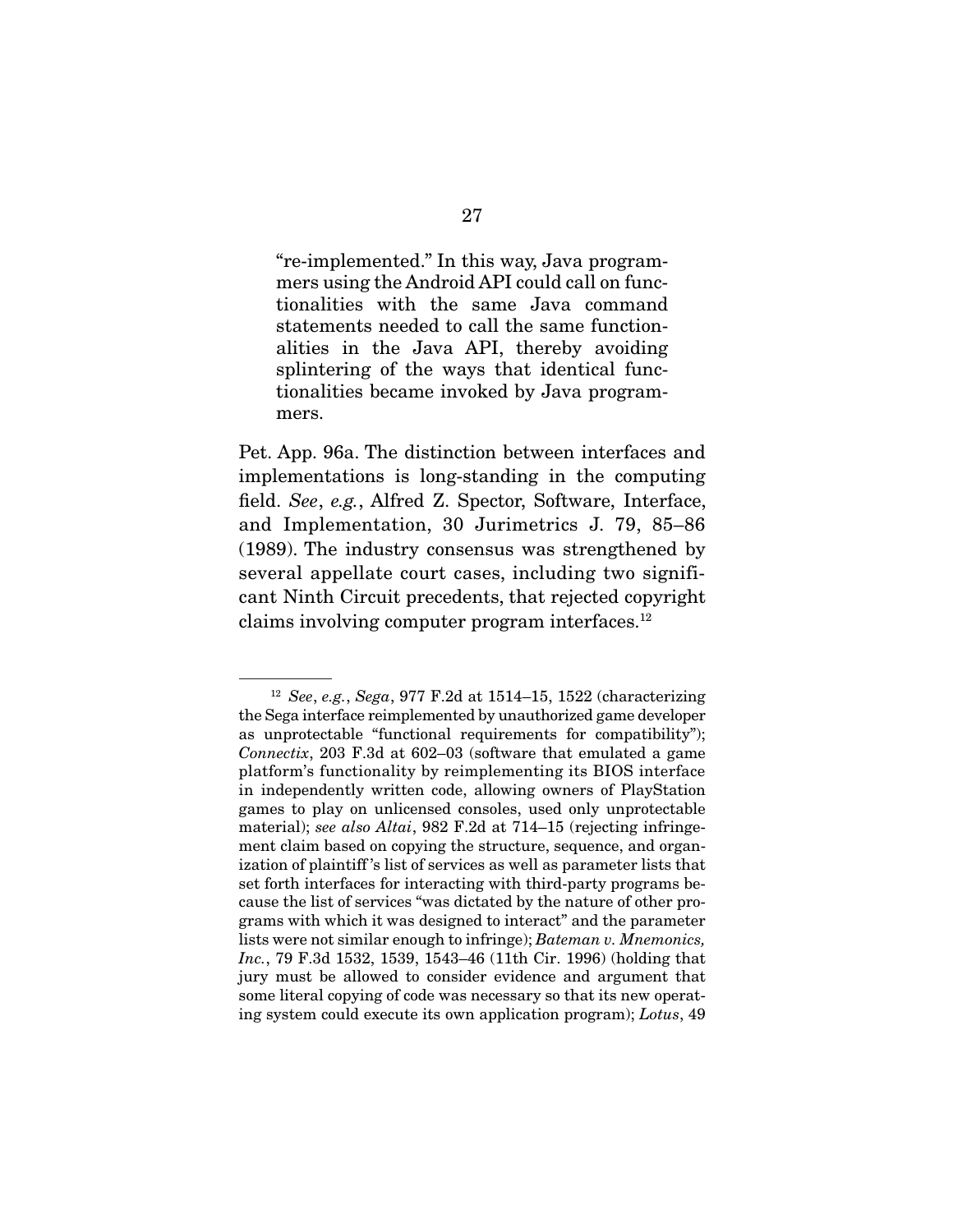Indeed, a large number of books have been published that set forth the Java SE API, in whole or in part, including the declarations and class structures. *See*, *e.g.*, Ian F. Darwin, Java Cookbook: Solutions and Examples for Java Developers (3d ed. 2014). These books aim to explain how to use the Java API to develop new software programs. These for-profit publications often reproduce the whole or substantial parts of the Java API. The District Court took note of these books in explaining its denial of Oracle's Rule 50 motion:

Many thousands of pre-written methods have been written for Java, so many that thick books . . . are needed to explain them, organized by packages, classes, and methods. For each method, the book sets forth the precise declaring code but does not (and need not) set forth any implementing code. In other words, the book duplicates all of the method declarations (organized by packages and classes) together with plain English explanations. A Java user can study the book and learn the exact method name and inputs needed to invoke a method for use in his or her own program. . . .

Pet. App. 101a-02a. Where others were freely copying large parts or the entirety of the API, the jury could

F.3d at 815–18 (holding that the selection and arrangement of specific commands for invoking specific functions of Lotus's popular 1-2-3 spreadsheet program was unprotectable).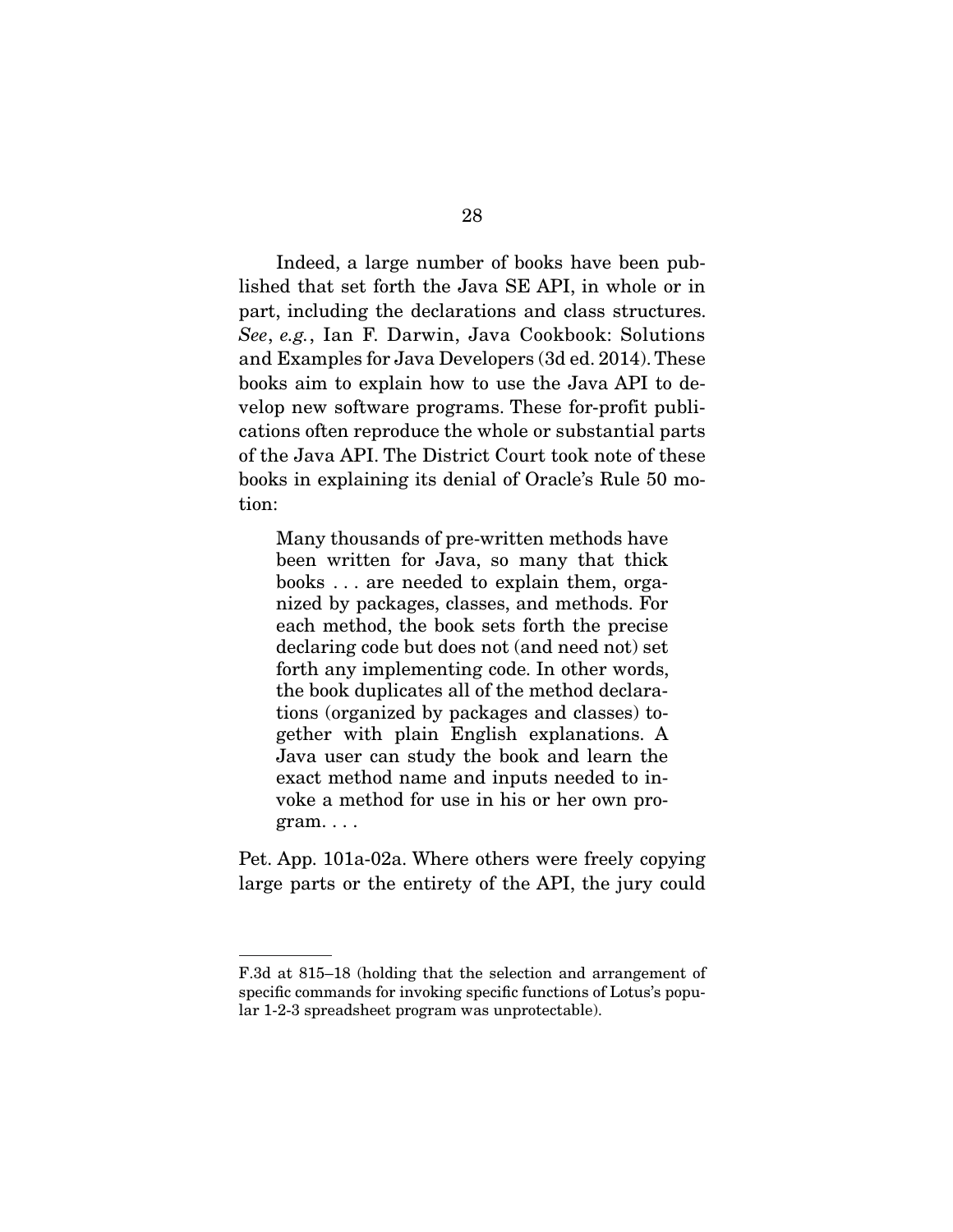have found that Google's far more limited copying strongly favored Google.

 In this way, the thinness of the copyright—factor two—interacts with factor three: even if APIs as a whole cross the line into copyrightability, Google should be able to use declarations (and the SSO they necessarily reflected) that were reasonably necessary to pursue its legitimate goal of enabling the creation of an environment accessible to Java programmers.

 The Federal Circuit dismissed Google's reasons for copying by claiming that "there is no inherent right to copy in order to capitalize on the popularity of the copyrighted work or to meet the expectations of intended customers." Pet. App. 46a. Not only is this reasoning wrongly indifferent to the limited qualitative and quantitative amount copied, it disregards the importance of competition and third-party creation. The work at issue is not a popular film that can stand on its own, but a platform for creating new programs. While there is no right to copy wholesale simply because a work has achieved marketplace success, its dominance can justify taking reasonable amounts in order to create a new platform that enhances the capabilities of third parties to create new works.

 Given the testimony about the common understanding about freedom to reimplement APIs, bolstered by precedent and by commercial copying of the Java API in books, the amount taken was appropriately limited based on Google's purpose and strongly favored fair use.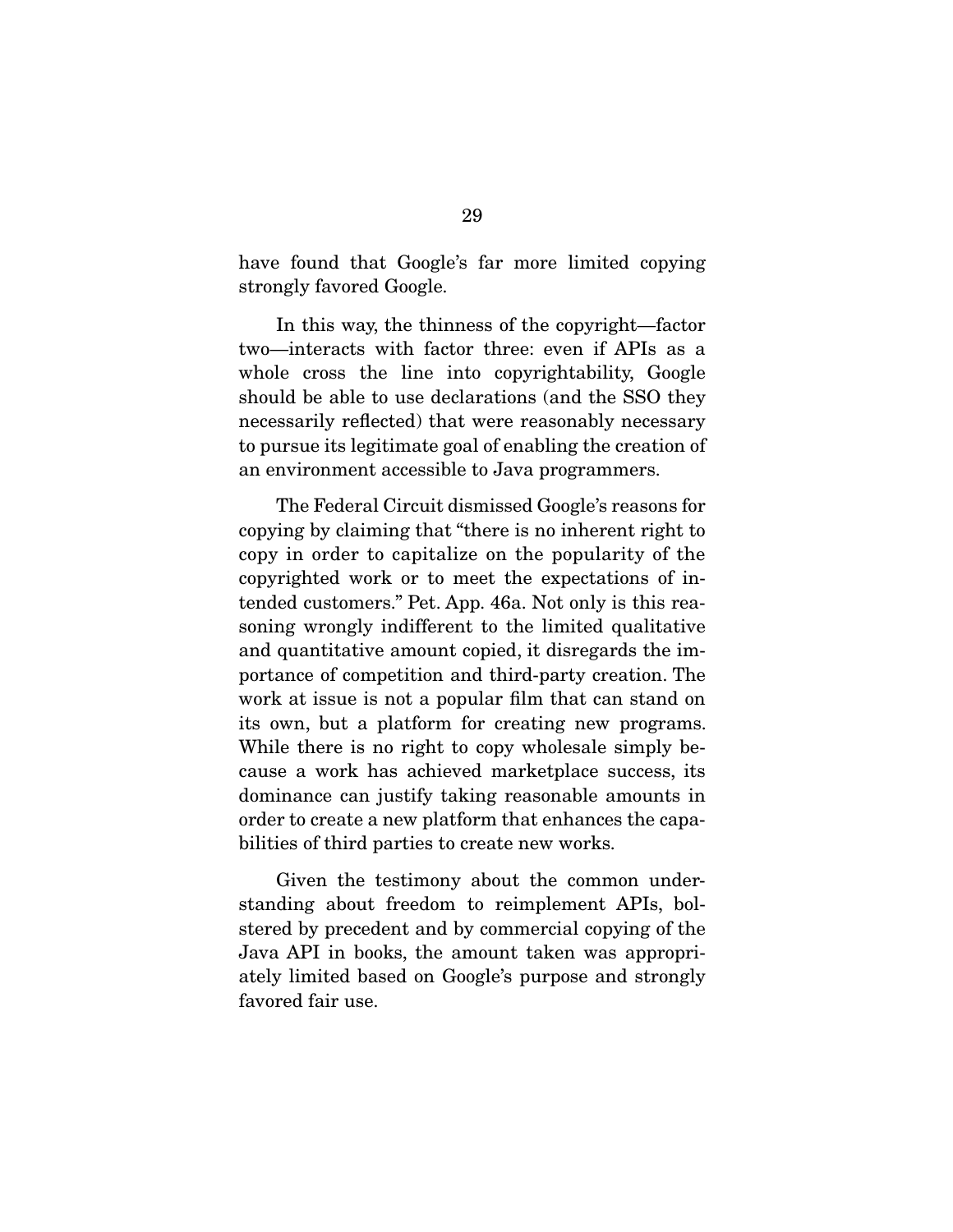#### Factor Four: Circularity and the Federal Circuit's Conflation of the Market for Java SE with the Hypothetical Market for Declarations

 The Federal Circuit's analysis of factor four was entirely and improperly circular: If what Google did was fair use, then Oracle would lose a potential license fee. But that is always true when fair use is found. Pet. App. 268a ("[F]air use asks whether the accused infringer needed a license for its use in the first place. Thus, consideration of harm to the potential market to license works like accused infringer's begs the question of fair use.").

 In some situations involving traditional creative works with "thick" copyrights, experience and normative commitments to free speech break the circle: the markets for criticism, educational uses, and parody are not legitimate even if a specific copyright owner evinces a willingness to license particular instances. *Campbell*, 510 U.S. at 592 ("[T]here is no protectible derivative market for criticism."); *Castle Rock Entertainment Inc. v. Carol Publishing Group*, 150 F.3d 132, 146 n.11 (2d Cir. 1998) (holding that a copyright owner cannot control fair use markets merely "by developing or licensing a market for parody, news reporting, educational or other transformative uses of its own creative work"); *see also Cambridge Univ. Press v. Patton*, 769 F.3d 1232, 1278 (11th Cir. 2014) ("Plaintiffs may not head off a defense of fair use by complaining that every potential licensing opportunity represents a potential market for purposes of the fourth fair use factor.").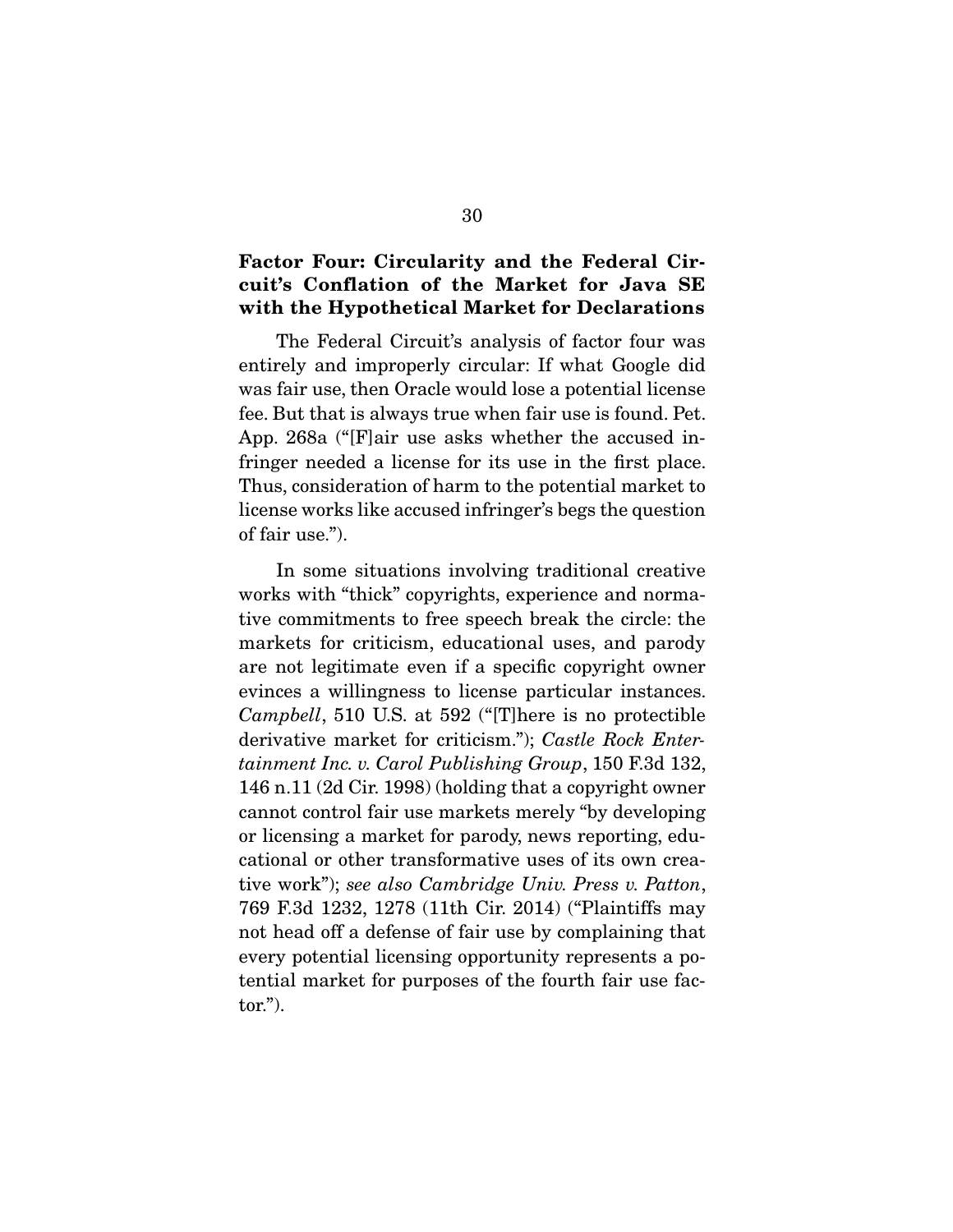When it comes to software, the benefits of interoperability and allowing third parties to avoid lock-in to particular platforms similarly explain why licensing interface reimplementation in newly written code is likewise not a legitimate copyright market. In *Sega*, for example, blocking access to a larger market was not a legitimate economic interest under factor four, even though doing so would benefit Sega economically and even though Sega had established a licensing market for its interface. 977 F.2d at 1523–24.

 Here, as in *Sega* and *Connectix*, factors two and three can be used to avoid the vice of circularity. *See*  Hughes, supra, at 619 (discussing interaction between small amount of copying and market effect). The jury could reasonably have found that there is a fundamental difference between, on the one hand, full copies of Java SE or revisions that alter Java SE as a whole sufficiently to constitute a new derivative work, and, on the other, limited copying of highly functional aspects of Java SE.

 In reversing the jury's verdict, the Federal Circuit wrongly relied on the circular claim that Google could have taken a license for the precise use it made and that this possibility established market harm. Pet. App. 51a. But the evidence did not establish harm to the market for "the work,"  $$107(4)$ , or even the existence of a market for a limited number of highly functional declarations. As Larry Page testified, the parties' licensing negotiations were for far broader uses of Java SE, and included proposed trademark/brand licensing. JA245. The Federal Circuit, in substituting its view of the evidence for the jury's, ignored the obvious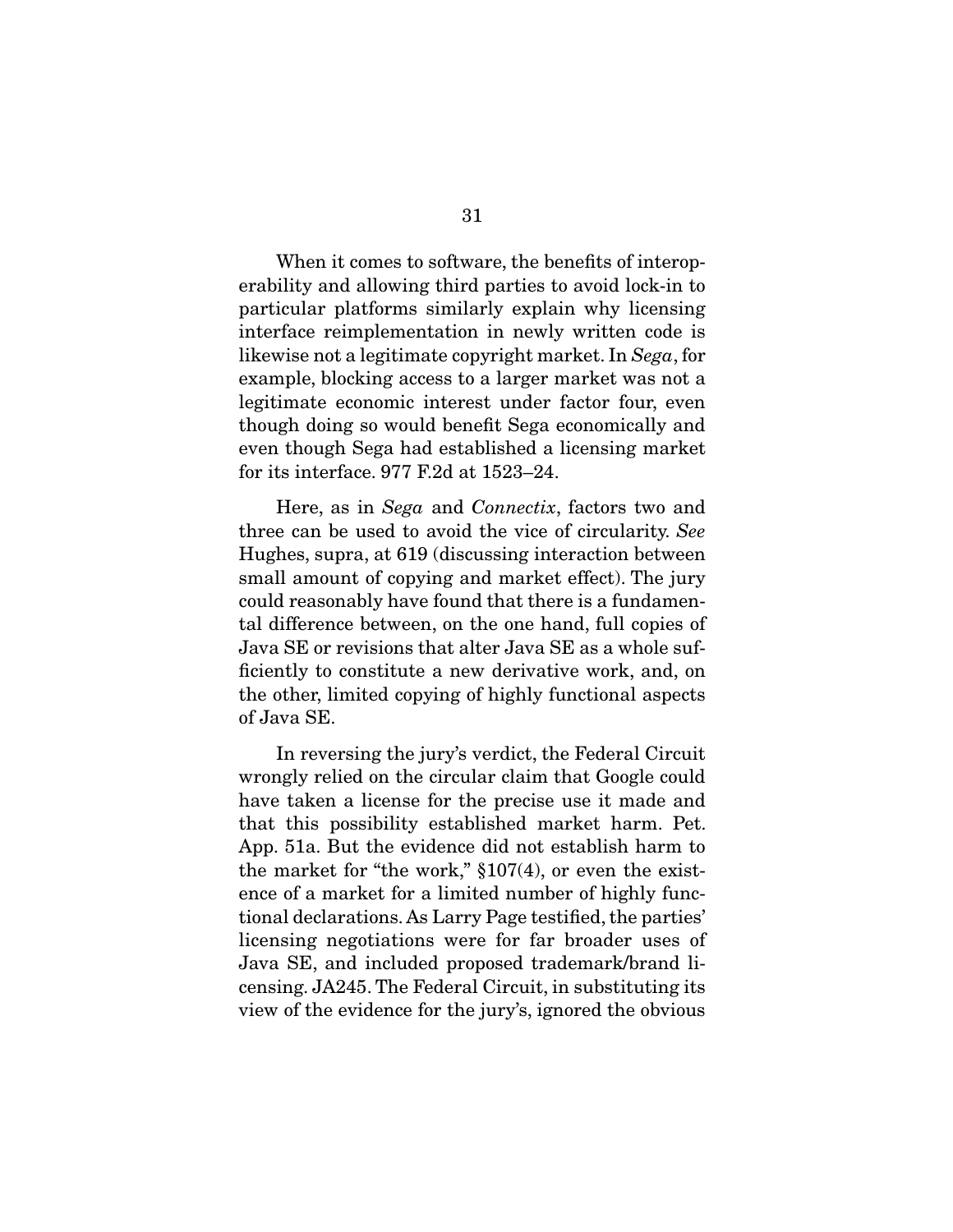differences between the market for licensing all aspects of Java SE and the market for a small number of declarations within specific libraries. Those two things are not the same, any more than the market for an entire book is the same as the market for short critical or illustrative excerpts. This distinction is especially salient because, to the extent that Oracle seeks the right to license functional aspects of its APIs, it attempts to extend its rights beyond that which copyright allows; this cannot be considered a traditional, reasonable, or likely to be developed market for the rights conferred by copyright. *Authors Guild v. Google, Inc.*, 804 F.3d 202, 224 (2d Cir. 2015) (cognizable market effect must be based on copyrightable aspects of what was copied, not on uncopyrightable aspects); *Connectix*, 203 F.3d at 607–08 (competition is not market harm); *Sega*, 977 F.2d at 1523–24 (same).

 Thus, the jury's fair use verdict did not undermine Oracle's derivative work right; by its plain terms, Section 107 limits all of the copyright owner's exclusive rights, including the derivative work right. 17 U.S.C. §107; *Authors Guild, Inc. v. HathiTrust*, 755 F.3d 87, 95 (2d Cir. 2014). Oracle argued that Android harmed the market for Java ME, its own mobile product, but the jury heard testimony from Sun's former head of ME licensing that Java ME was created *before* Java SE and contained no identifiable expression from the work in suit, Tr. 1668:13-19, Tr. 1691:22-1692:11; competition with a different product is not cognizable market harm.